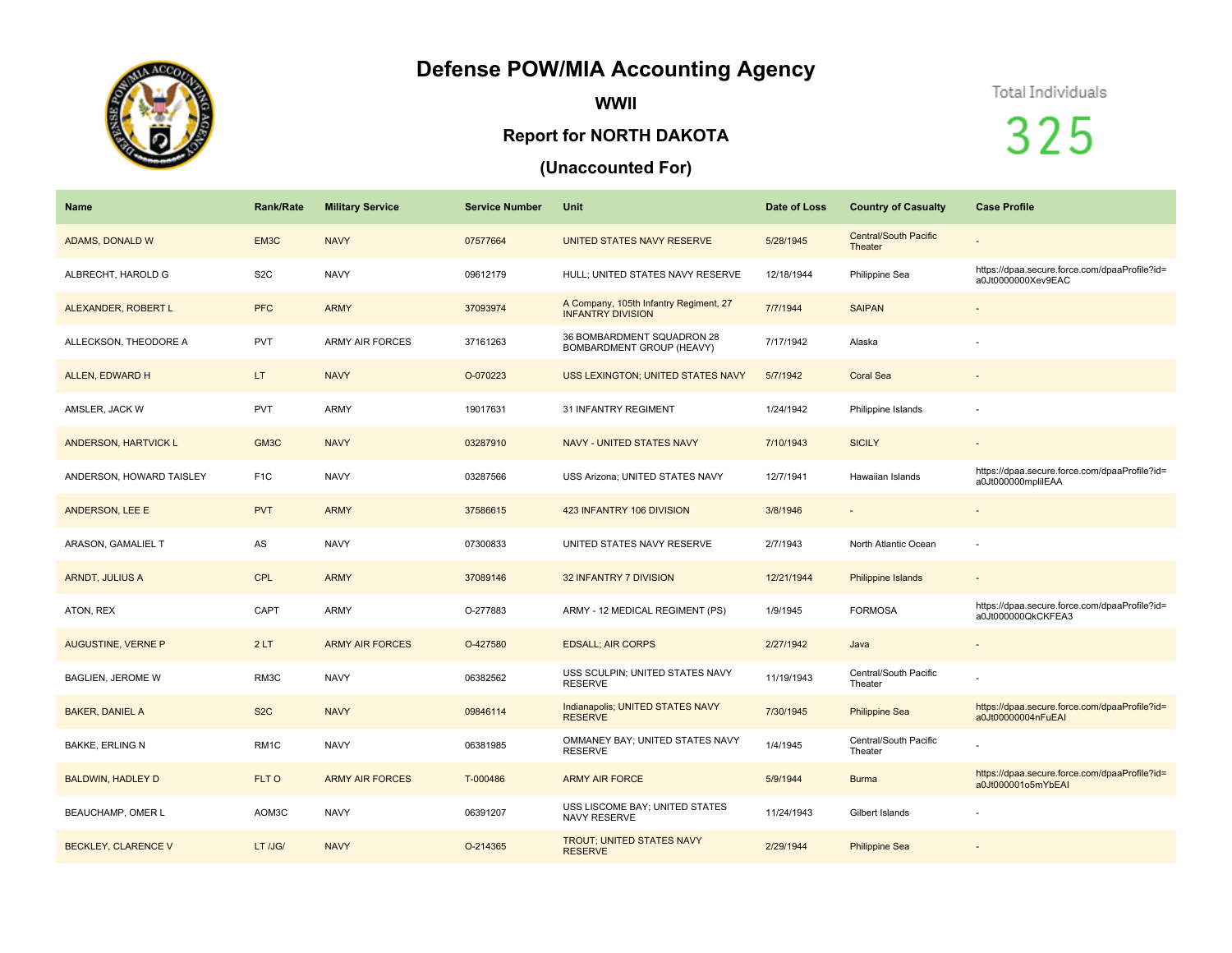| <b>Name</b>                  | Rank/Rate         | <b>Military Service</b> | <b>Service Number</b> | Unit                                                             | Date of Loss | <b>Country of Casualty</b> | <b>Case Profile</b>                                                 |
|------------------------------|-------------------|-------------------------|-----------------------|------------------------------------------------------------------|--------------|----------------------------|---------------------------------------------------------------------|
| BELCHEFF, TEDDY --           | <b>PVT</b>        | <b>ARMY AIR FORCES</b>  | 35027980              | 16 BOMBARDMENT SQUADRON 27<br>BOMBARDMENT GROUP (LIGHT)          | 6/20/1942    | Philippine Islands         | https://dpaa.secure.force.com/dpaaProfile?id=<br>a0Jt0000000XfLGEA0 |
| <b>BELL, GEORGE A</b>        | EM <sub>1c</sub>  | <b>NAVY</b>             | 3286548               | <b>Buck; UNITED STATES NAVY</b>                                  | 10/9/1943    | Italy                      |                                                                     |
| BERGERON, DONALD J           | SGT               | <b>ARMY AIR FORCES</b>  | 37570041              | 424 BOMBARDMENT SQUADRON 307<br>BOMBARDMENT GROUP (HEAVY)        | 10/26/1944   | Philippine Islands         |                                                                     |
| <b>BERGLY, KENNETH B</b>     | AM3C              | <b>NAVY</b>             | 03285621              | Langley; UNITED STATES NAVY                                      | 2/27/1942    | Java                       |                                                                     |
| BERGMAN, HAROLD E            | 1LT               | <b>ARMY AIR FORCES</b>  | O-739889              | 511 BOMBARDMENT SQUADRON 351<br>BOMBARDMENT GROUP (HEAVY)        | 11/3/1943    | Germany                    |                                                                     |
| <b>BERGMAN, REYNOLD M</b>    | S <sub>1</sub> C  | <b>NAVY</b>             | 08700114              | NAVY - UNITED STATES NAVY RESERVE                                | 10/25/1944   | PHILIPPINE ISLANDS         | $\blacksquare$                                                      |
| BERNARD, FRANK PETER         | SF <sub>2</sub> C | <b>NAVY</b>             | 03283968              | USS Arizona; UNITED STATES NAVY                                  | 12/7/1941    | Hawaiian Islands           | https://dpaa.secure.force.com/dpaaProfile?id=<br>a0Jt00000004s9kEAA |
| <b>BERSETH, ELMER F</b>      | S <sub>2</sub> C  | <b>NAVY</b>             | 06385068              | USS MONSSEN; UNITED STATES NAVY<br><b>RESERVE</b>                | 11/13/1942   | Solomon Islands            |                                                                     |
| BIRD, JOHN B                 | MOMM1C            | <b>NAVY</b>             | 03289079              | TRIGGER; UNITED STATES NAVY                                      | 3/28/1945    | Ryukyus Islands            |                                                                     |
| <b>BJORKLUND, STUART C</b>   | <b>ENS</b>        | <b>NAVY</b>             | O-361244              | NAVY - UNITED STATES NAVY RESERVE                                | 5/4/1945     | <b>RYUKYUS ISLANDS</b>     |                                                                     |
| <b>BLANK, WALTER S</b>       | S <sub>2</sub> C  | <b>NAVY</b>             | 07300306              | RUNNER; UNITED STATES NAVY<br><b>RESERVE</b>                     | 7/11/1943    | Japan                      |                                                                     |
| <b>BLUMHAGEN, ORVILLE L.</b> | 2LT               | <b>ARMY AIR FORCES</b>  | O-710426              | 746 BOMBARDMENT SQUADRON 456<br><b>BOMBARDMENT GROUP (HEAVY)</b> | 10/16/1944   | <b>Adriatic Sea</b>        |                                                                     |
| BOKN, PETER --               | S <sub>2</sub> C  | <b>NAVY</b>             | 07581934              | HULL; UNITED STATES NAVY RESERVE                                 | 2/18/1944    | Philippine Sea             | https://dpaa.secure.force.com/dpaaProfile?id=<br>a0Jt000000h1688EAA |
| <b>BOMMERSBACH, MD</b>       | MM <sub>1C</sub>  | <b>NAVY</b>             | 03285594              | USS JARVIS; UNITED STATES NAVY                                   | 8/9/1942     | Solomon Islands            |                                                                     |
| BOYD, JAMES B                | <b>ENS</b>        | <b>NAVY</b>             | O-240847              | UNITED STATES NAVY RESERVE                                       | 2/11/1944    | Marshall Islands           |                                                                     |
| <b>BRAATEN, JOSEPH O</b>     | <b>ENS</b>        | <b>NAVY</b>             | O-104013              | UNITED STATES NAVY RESERVE                                       | 7/13/1942    | Pacific Ocean              |                                                                     |
| <b>BRABLEC, VINCENT P</b>    | TEC <sub>5</sub>  | ARMY                    | 37081945              | 13 REGIMENT 1 ARMORED DIVISION                                   | 6/26/1945    | Italy                      |                                                                     |
| <b>BRASETH, GEORGE L</b>     | LT/JG/            | <b>NAVY</b>             | O-225033              | <b>HOEL; UNITED STATES NAVY RESERVE</b>                          | 10/25/1944   | <b>Philippine Islands</b>  |                                                                     |
| BRENNAN, RODNEY L            | RM3C              | <b>NAVY</b>             | 07302176              | OMMANEY BAY; UNITED STATES NAVY<br><b>RESERVE</b>                | 1/4/1945     | Philippine Islands         |                                                                     |
| <b>BRIGGS, HAROLD L</b>      | <b>PVT</b>        | <b>ARMY</b>             | 19019724              | ARISAN MARU; UNITED STATES ARMY<br><b>MINE PLANTER HARRISON</b>  | 10/24/1944   | China Seas                 | $\blacksquare$                                                      |
| <b>BRILLON, ALCIDE E</b>     | MM3C              | <b>NAVY</b>             | 03282027              | NAVY - UNITED STATES NAVY RESERVE                                | 10/25/1944   | PHILIPPINE ISLANDS         | ÷,                                                                  |
| <b>BRIMER, MERRIL C</b>      | S <sub>2</sub> C  | <b>NAVY</b>             | 08700456              | <b>NAVY - UNITED STATES NAVY</b>                                 | 10/29/1944   | PHILIPPINE ISLANDS         | $\omega$                                                            |
| BRITSCH, SIDNEY W            | S <sub>1</sub> C  | <b>NAVY</b>             | 08706880              | OMMANEY BAY; UNITED STATES NAVY<br><b>RESERVE</b>                | 1/4/1945     | Philippine Islands         |                                                                     |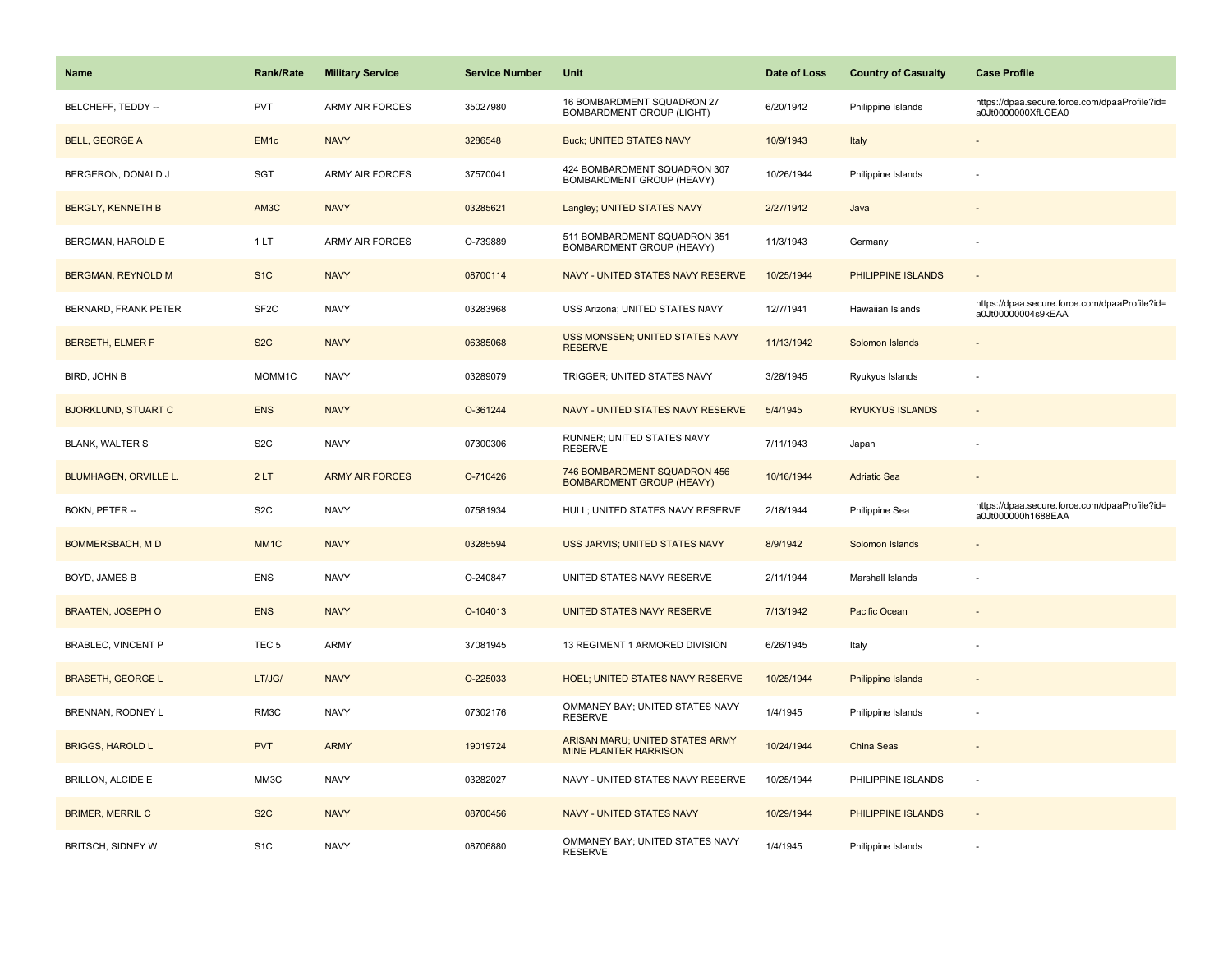| <b>Name</b>                       | Rank/Rate         | <b>Military Service</b> | <b>Service Number</b> | Unit                                                          | Date of Loss | <b>Country of Casualty</b> | <b>Case Profile</b>                                                 |
|-----------------------------------|-------------------|-------------------------|-----------------------|---------------------------------------------------------------|--------------|----------------------------|---------------------------------------------------------------------|
| <b>BRUVOLD, BOYD M</b>            | S <sub>1</sub> C  | <b>NAVY</b>             | 03291493              | <b>Buck; UNITED STATES NAVY</b>                               | 10/9/1943    | Italy                      |                                                                     |
| <b>BURKE, ALBERT F</b>            | 1LT               | <b>ARMY AIR FORCES</b>  | O-740049              | 89 BOMBARDMENT SQUADRON 3<br><b>BOMBARDMENT GROUP (LIGHT)</b> | 2/26/1946    | Netherlands East Indies    | https://dpaa.secure.force.com/dpaaProfile?id=<br>a0Jt000001nzZWzEAM |
| <b>BURKHARTSMEIER, ANTON TONY</b> | S <sub>1</sub> C  | <b>NAVY</b>             | 7300226               | Indianapolis; UNITED STATES NAVY<br><b>RESERVE</b>            | 7/30/1945    | <b>Philippine Sea</b>      | https://dpaa.secure.force.com/dpaaProfile?id=<br>a0Jt00000004nJ9EAI |
| BURNETT, WARREN E                 | SGT               | <b>ARMY AIR FORCES</b>  | 37293677              | 763 BOMBARDMENT SQUADRON 460<br>BOMBARDMENT GROUP (HEAVY)     | 10/20/1944   | Adriatic Sea               |                                                                     |
| <b>CAMPBELL, LORNE M</b>          | 2LT               | <b>ARMY</b>             | O-386660              | ARISAN MARU; QUARTERMASTER<br><b>CORPS</b>                    | 10/24/1944   | China Seas                 |                                                                     |
| CAREY, TERRENCE J.                | 1LT               | <b>ARMY AIR FORCES</b>  | O-433651              | 71 BOMBARDMENT SQUADRON 38<br>BOMBARDMENT GROUP (MEDIUM)      | 9/12/1944    | New Guinea                 |                                                                     |
| <b>CARLSON, CARROLL L</b>         | LT/JG/            | <b>NAVY</b>             | O-250895              | NAVY - UNITED STATES NAVY RESERVE                             | 9/7/1944     | <b>PACIFIC OCEAN</b>       | $\sim$                                                              |
| CARLSON, CLIFFORD J               | MOMM2C            | <b>NAVY</b>             | 06384829              | Skill; UNITED STATES NAVY RESERVE                             | 9/25/1943    | North or Tyrrhenian Seas   | ÷.                                                                  |
| <b>CARMAN, ORVILLE EMERY</b>      | MM <sub>1</sub> C | <b>NAVY</b>             | 03285223              | <b>INGRAHAM; UNITED STATES NAVY</b>                           | 8/22/1942    | Nova Scotia                |                                                                     |
| CHAMLEY, BOYD C                   | PFC               | ARMY                    | 20711260              | 164 INFANTRY AMERICAL DIVISION                                | 2/20/1945    | Philippine Islands         | ÷,                                                                  |
| CHARBONEAU, PAUL O                | S <sub>2</sub> C  | <b>NAVY</b>             | 03286859              | PECOS; UNITED STATES NAVY                                     | 3/1/1942     | Java                       |                                                                     |
| CHRISTENSEN, WILLARD MELVIN       | S SGT             | <b>ARMY AIR FORCES</b>  | 37094312              | 331 BOMBARDMENT SQUADRON 94<br>BOMBARDMENT GROUP (HEAVY)      | 5/19/1944    | Germany                    |                                                                     |
| <b>CINCERA, FRANCIS V</b>         | S <sub>1</sub> C  | <b>NAVY</b>             | 09609891              | NAVY - UNITED STATES NAVY                                     | 4/22/1945    | <b>RYUKYUS ISLANDS</b>     |                                                                     |
| CLEVENBERG, LEONARD C             | RM <sub>1C</sub>  | <b>NAVY</b>             | 03820613              | USS BARTON; UNITED STATES NAVY                                | 11/13/1942   | Solomon Islands            | ÷,                                                                  |
| <b>COLBERT, RICHARD G</b>         | <b>PFC</b>        | <b>ARMY</b>             | 37093807              | 6 INFANTRY 1 ARMORED DIVISION                                 | 11/8/1942    | Algeria                    |                                                                     |
| CONLON, RICHARD J                 | <b>PFC</b>        | <b>ARMY AIR FORCES</b>  | 37081314              | 71 BOMBARDMENT SQUADRON 38<br>BOMBARDMENT GROUP (MEDIUM)      | 12/12/1945   | New Guinea                 |                                                                     |
| COOL, ORLAN ROBERT                | S <sub>1</sub> C  | <b>NAVY</b>             | 03288363              | Pollux; UNITED STATES NAVY                                    | 2/18/1942    | Newfoundland               |                                                                     |
| COTE, FABIEN T                    | TEC <sub>4</sub>  | ARMY                    | 39342703              | 658 AMPHIBIOUS TRACTOR BATTALION                              | 3/12/1945    | Philippine Islands         |                                                                     |
| <b>CUSKELLY, RICHARD R</b>        | <b>PFC</b>        | <b>ARMY</b>             | 37560940              | SS Leopoldville; 262 INFANTRY 66<br><b>DIVISION</b>           | 12/24/1944   | <b>English Channel</b>     |                                                                     |
| DAHL, GORDON THOMAS               | S <sub>1</sub> C  | <b>NAVY</b>             | 03287641              | INGRAHAM; UNITED STATES NAVY                                  | 8/22/1942    | Nova Scotia                |                                                                     |
| DANIELSON, ROBERT E               | <b>PFC</b>        | <b>ARMY</b>             | 37572592              | 30 INFANTRY 3 DIVISION                                        | 5/29/1945    | Italy                      |                                                                     |
| DEWEY, JOHN A                     | CAPT              | <b>ARMY AIR FORCES</b>  | O-351020              | HEADQUARTERS SQUADRON 385<br>BOMBARDMENT GROUP (HEAVY)        | 8/24/1943    | <b>British Isles</b>       |                                                                     |
| DICKHAUT, LEONARD C               | <b>PFC</b>        | <b>ARMY</b>             | 37586675              | 307 INFANTRY 77 DIVISION                                      | 5/23/1945    | Japan/Okinawa              |                                                                     |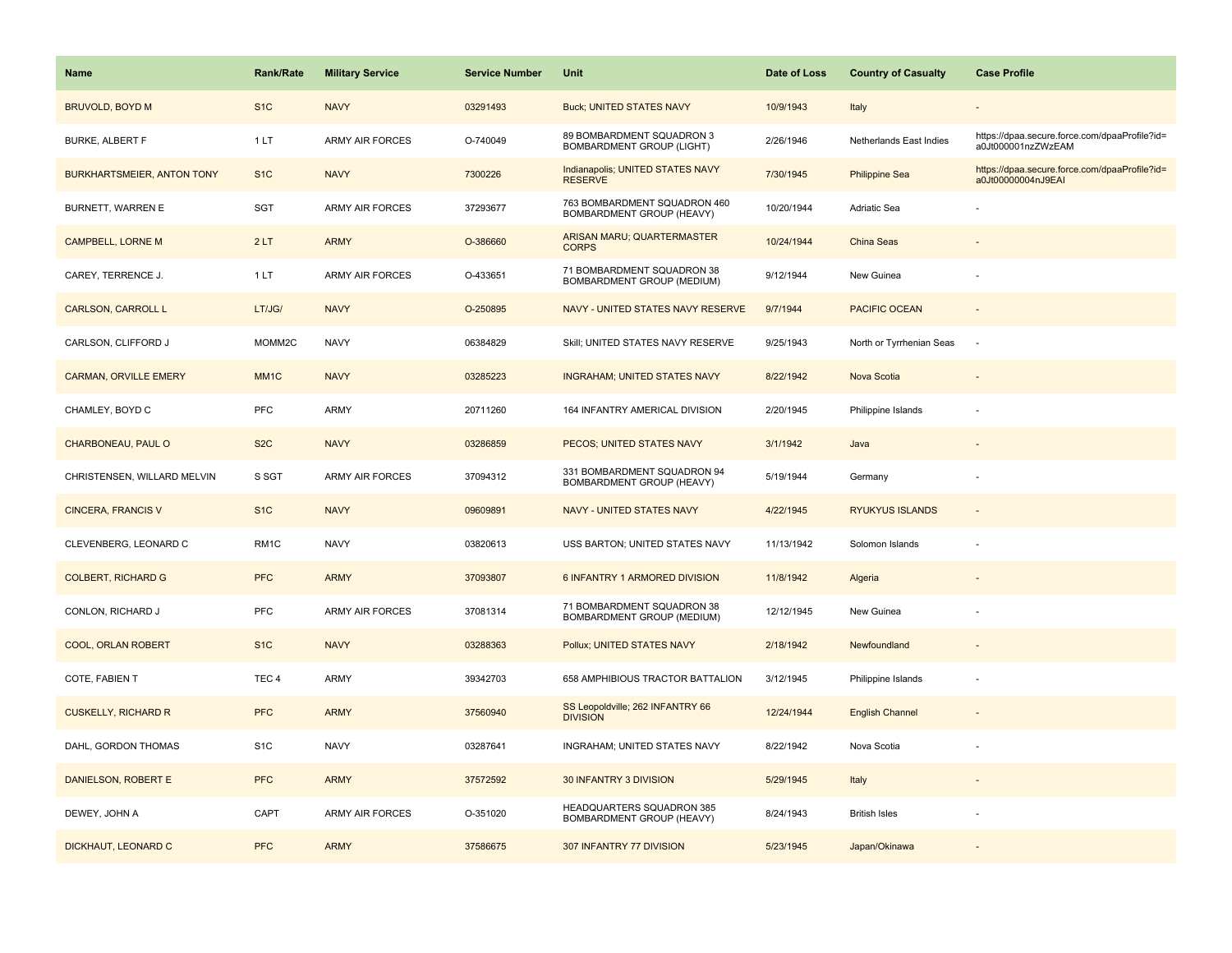| <b>Name</b>               | <b>Rank/Rate</b>  | <b>Military Service</b> | <b>Service Number</b> | Unit                                                             | Date of Loss | <b>Country of Casualty</b> | <b>Case Profile</b>                                                 |
|---------------------------|-------------------|-------------------------|-----------------------|------------------------------------------------------------------|--------------|----------------------------|---------------------------------------------------------------------|
| DOCKTER, WILBERT W        | ARM3C             | <b>NAVY</b>             | 06390591              | USS ENTERPRISE (CV-6); UNITED<br>STATES NAVY RESERVE             | 2/17/1944    | Caroline Islands           | https://dpaa.secure.force.com/dpaaProfile?id=<br>a0Jt000001nzYvDEAU |
| DOERR, LYLE J             | 1LT               | <b>ARMY AIR FORCES</b>  | O-760600              | 602 BOMBARDMENT SQUADRON 398<br><b>BOMBARDMENT GROUP (HEAVY)</b> | 12/30/1944   | <b>English Channel</b>     |                                                                     |
| DORGAN, ALLAN J           | <b>PFC</b>        | <b>ARMY</b>             | 37081678              | SS Leopoldville; 264 INFANTRY 66<br><b>DIVISION</b>              | 12/24/1944   | English Channel            |                                                                     |
| DUNN, CLARENCE ALVIN      | SK <sub>2</sub> C | <b>NAVY</b>             | 03287679              | USS WASP; UNITED STATES NAVY                                     | 9/15/1942    | Solomon Islands            |                                                                     |
| DUNPHY, PATRICK --        | MOMM1C            | <b>NAVY</b>             | 06383841              | LCT(5)-242; UNITED STATES NAVY<br><b>RESERVE</b>                 | 12/2/1943    | North or Tyrrhenian Seas   |                                                                     |
| EIDSVIG, VERNON JEROME    | S <sub>1</sub> C  | <b>NAVY</b>             | 3286950               | USS Utah; UNITED STATES NAVY                                     | 12/7/1941    | <b>Hawaiian Islands</b>    | https://dpaa.secure.force.com/dpaaProfile?id=<br>a0Jt000000sPLzeEAG |
| EKSTRAND, CALVIN S        | CPL               | ARMY AIR FORCES         | 37591632              | 404 BOMBARDMENT SQUADRON 28<br>BOMBARDMENT GROUP (HEAVY)         | 6/16/1945    | Kurile Islands             |                                                                     |
| ELLINGSON, IRVIN C        | S SGT             | <b>ARMY AIR FORCES</b>  | 39271130              | 878 BOMBARDMENT SQUADRON 499<br>BOMBARDMENT GROUP (VERY HEAVY)   | 5/26/1945    | Japan/Okinawa              | https://dpaa.secure.force.com/dpaaProfile?id=<br>a0Jt000001IKlghEAD |
| ELLIS, KEITH EDWIN        | <b>ENS</b>        | <b>NAVY</b>             | O-299727              | UNITED STATES NAVY RESERVE                                       | 8/4/1944     | Bonin & Volcano Islands    |                                                                     |
| ELVIK, HENRY --           | 1LT               | <b>ARMY AIR FORCES</b>  | O-854622              | 19 SQUADRON 311 RECONNAISSANCE<br><b>WING</b>                    | 12/4/1945    | Liberia                    |                                                                     |
| EMERY, JOHN MARVIN        | GM3C              | <b>NAVY</b>             | 03286282              | USS Arizona; UNITED STATES NAVY                                  | 12/7/1941    | Hawaiian Islands           | https://dpaa.secure.force.com/dpaaProfile?id=<br>a0Jt0000000BSuYEAW |
| <b>ERICKSON, EDWARD R</b> | Y <sub>1</sub> C  | <b>NAVY</b>             | 03165164              | RUNNER; UNITED STATES NAVY                                       | 7/11/1943    | Japan                      |                                                                     |
| ERICKSON, ROGER W         | 1LT               | <b>ARMY AIR FORCES</b>  | O-687568              | 303 BOMBARDMENT GROUP (HEAVY),<br>360 BOMBARDMENT SQUADRON       | 6/22/1944    | English Channel            |                                                                     |
| <b>ERIKSON, CARMEN A</b>  | GM <sub>2C</sub>  | <b>NAVY</b>             | 03286584              | USS ASTORIA; UNITED STATES NAVY                                  | 8/9/1942     | Solomon Islands            |                                                                     |
| EUSTIS, CYRIL R.          | 2LT               | <b>ARMY AIR FORCES</b>  | O-674743              | 769 BOMBARDMENT SQUADRON 462<br>BOMBARDMENT GROUP (VERY HEAVY)   | 9/16/1944    | India                      |                                                                     |
| <b>FALLEN, CLIFFORD W</b> | S <sub>1</sub> C  | <b>NAVY</b>             | 06387614              | <b>SS JAMES SPRUNT; UNITED STATES</b><br><b>NAVY RESERVE</b>     | 3/10/1943    | Cuba                       |                                                                     |
| FEGLEY, WAYNE FRANCIS     | S <sub>2</sub> C  | <b>NAVY</b>             | 06384836              | USS MONSSEN; UNITED STATES NAVY<br><b>RESERVE</b>                | 11/13/1942   | Solomon Islands            |                                                                     |
| <b>FEIGLE, LAWRENCE J</b> | S <sub>1</sub> C  | <b>NAVY</b>             | 03285487              | USS HOUSTON (CA-30); UNITED STATES<br><b>NAVY</b>                | 3/1/1942     | Java                       |                                                                     |
| FISCHER, LESLIE HENRY     | S <sub>1</sub> C  | <b>NAVY</b>             | 03287993              | USS Arizona; UNITED STATES NAVY                                  | 12/7/1941    | Hawaiian Islands           | https://dpaa.secure.force.com/dpaaProfile?id=<br>a0Jt00000004qKuEAI |
| FISH, JOE S               | SK <sub>2</sub> C | <b>NAVY</b>             | 08706808              | <b>GAMBIER BAY; UNITED STATES NAVY</b><br><b>RESERVE</b>         | 10/25/1944   | <b>Philippine Sea</b>      |                                                                     |
| FISHER, ROBERT B          | AMM2C             | <b>NAVY</b>             | 06382503              | UNITED STATES NAVY RESERVE                                       | 8/6/1943     | Caribbean Sea              |                                                                     |
| FOLEY, LEO C              | GM3C              | <b>NAVY</b>             | 06382953              | UNITED STATES NAVY RESERVE                                       | 1/1/1943     | Mediterranean Sea          |                                                                     |
| FORTUNE, JOHN J           | 2LT               | <b>ARMY AIR FORCES</b>  | O-698188              | 721 BOMBARDMENT SQUADRON 450<br><b>BOMBARDMENT GROUP (HEAVY)</b> | 3/24/1944    | <b>Adriatic Sea</b>        |                                                                     |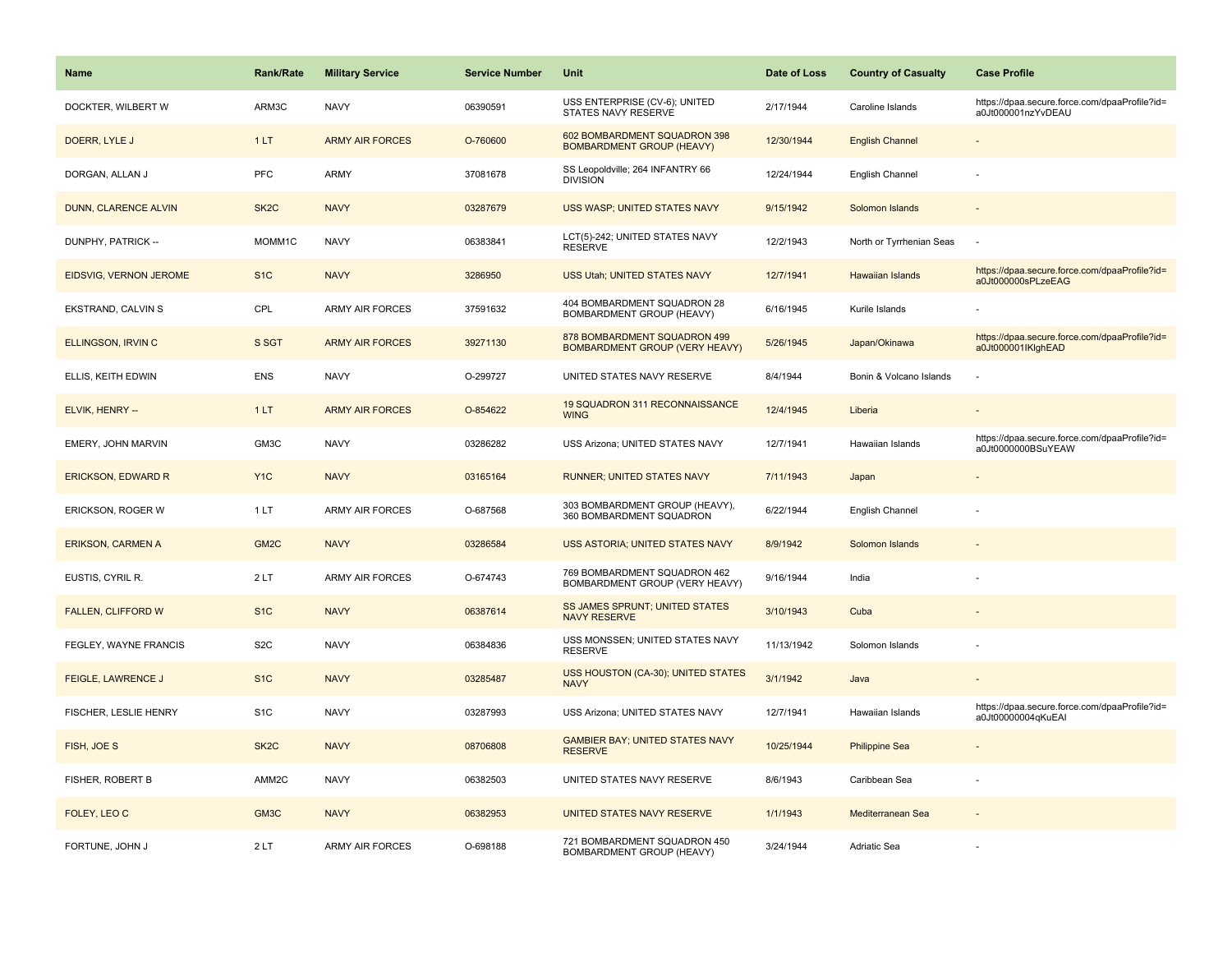| <b>Name</b>                 | <b>Rank/Rate</b>  | <b>Military Service</b> | <b>Service Number</b> | Unit                                                                    | Date of Loss | <b>Country of Casualty</b>                             | <b>Case Profile</b>                                                 |
|-----------------------------|-------------------|-------------------------|-----------------------|-------------------------------------------------------------------------|--------------|--------------------------------------------------------|---------------------------------------------------------------------|
| FRANK, ROBERT D             | F <sub>1</sub> C  | <b>NAVY</b>             | 03287081              | USS CHICAGO; UNITED STATES NAVY                                         | 1/29/1943    | Solomon Islands                                        |                                                                     |
| FRANKLIN, CARL H            | <b>PVT</b>        | ARMY                    | 37025577              | ARISAN MARU; 194 TANK BATTALION                                         | 10/24/1944   | China Seas                                             |                                                                     |
| FREEMAN, AUBREY J           | S SGT             | <b>ARMY AIR FORCES</b>  | 06859143              | SHINYO MARU; 28 BOMBARDMENT<br>SQUADRON 19 BOMBARDMENT GROUP<br>(HEAVY) | 9/7/1944     | <b>Philippine Islands</b>                              |                                                                     |
| FREY, MELVIN G              | S <sub>1C</sub>   | <b>NAVY</b>             | 07302360              | HOEL; UNITED STATES NAVY                                                | 10/25/1944   | Philippine Sea                                         |                                                                     |
| FRIED, HERBERT --           | <b>T SGT</b>      | <b>ARMY AIR FORCES</b>  | 17155676              | 338 BOMBARDMENT SQUADRON 96<br><b>BOMBARDMENT GROUP (HEAVY)</b>         | 4/11/1944    | <b>Baltic Sea</b>                                      |                                                                     |
| FULLER, EDDY W              | PHM3C             | <b>NAVY</b>             | 03286307              | ARISAN MARU; UNITED STATES NAVY                                         | 10/24/1944   | Central/South Pacific<br>Theater                       |                                                                     |
| FUNK, NICK --               | EM <sub>1C</sub>  | <b>NAVY</b>             | 03934209              | SWORDFISH; UNITED STATES NAVY                                           | 1/29/1945    | Ryukyus Islands                                        |                                                                     |
| GAD, HOWARD E.              | 2LT               | <b>ARMY AIR FORCES</b>  | O-673137              | 530 BOMBARDMENT SQUADRON 380<br>BOMBARDMENT GROUP (HEAVY)               | 1/13/1944    | Australia                                              |                                                                     |
| <b>GEBHARDT, KENNETH E</b>  | S <sub>1</sub> C  | <b>NAVY</b>             | 03287563              | <b>USS Arizona; UNITED STATES NAVY</b>                                  | 12/7/1941    | <b>Hawaiian Islands</b>                                | https://dpaa.secure.force.com/dpaaProfile?id=<br>a0Jt00000004qE3EAI |
| <b>GENTZ, WILLIS E</b>      | SM3C              | <b>NAVY</b>             | 07578447              | OMMANEY BAY; UNITED STATES NAVY<br><b>RESERVE</b>                       | 1/4/1945     | Philippine Islands                                     |                                                                     |
| <b>GERLICH, FREDERICK J</b> | <b>CAPT</b>       | <b>ARMY</b>             | O-021160              | ARISAN MARU; 59 COAST ARTILLERY<br><b>REGIMENT</b>                      | 10/24/1944   | <b>China Seas</b>                                      |                                                                     |
| GIBBON, LELAND A            | S <sub>1</sub> C  | <b>NAVY</b>             | 03287016              | USS HOUSTON (CA-30); UNITED STATES<br><b>NAVY</b>                       | 3/1/1942     | Java                                                   |                                                                     |
| <b>GILLIS, FRANK G</b>      | TM <sub>2</sub> C | <b>NAVY</b>             | 07308684              | NAVY - UNITED STATES NAVY RESERVE                                       | 10/25/1944   | <b>PHILIPPINE SEA</b>                                  |                                                                     |
| <b>GLEASON, CHARLES W</b>   | S <sub>2</sub> C  | <b>NAVY</b>             | 03288569              | Sims; UNITED STATES NAVY                                                | 5/7/1942     | Coral Sea                                              |                                                                     |
| <b>GOLDMANN, PAUL J</b>     | SF <sub>1C</sub>  | <b>NAVY</b>             | 03285833              | USS HELENA; UNITED STATES NAVY<br><b>RESERVE</b>                        | 7/6/1943     | Solomon Islands                                        |                                                                     |
| GOODMAN, ROBERT D           | <b>ENS</b>        | <b>NAVY</b>             | O-189617              | UNITED STATES NAVY RESERVE                                              | 11/24/1943   | Pacific Ocean                                          |                                                                     |
| <b>GREEN, WALLACE E</b>     | S <sub>2</sub> C  | <b>NAVY</b>             | 06602454              | UNITED STATES NAVY RESERVE                                              | 7/27/1942    | <b>Atlantic Ocean: North</b><br><b>American Waters</b> |                                                                     |
| <b>GUSTAFSON, CYRIL W</b>   | TEC <sub>4</sub>  | ARMY AIR FORCES         | 14081356              | 20 GENERAL HOSPITAL                                                     | 6/14/1944    | India                                                  |                                                                     |
| HAHN, NORMAN A              | <b>PVT</b>        | <b>ARMY</b>             | 37578373              | LST 460; 21 INFANTRY 24 DIVISION                                        | 12/21/1944   | <b>Philippine Islands</b>                              |                                                                     |
| HALLDORSON, HAROLD E        | T SGT             | <b>ARMY AIR FORCES</b>  | 39279482              | 677 BOMBARDMENT SQUADRON 444<br>BOMBARDMENT GROUP (VERY HEAVY)          | 6/10/1945    | Japan/Okinawa                                          |                                                                     |
| <b>HAMILTON, JOHN W</b>     | S <sub>1</sub> C  | <b>NAVY</b>             | 03290967              | <b>Buck; UNITED STATES NAVY</b>                                         | 10/9/1943    | North or Tyrrhenian Seas                               |                                                                     |
| HAMMERUD, GEORGE WINSTON    | S <sub>1</sub> C  | <b>NAVY</b>             | 03685014              | USS Arizona; UNITED STATES NAVY                                         | 12/7/1941    | Hawaiian Islands                                       | https://dpaa.secure.force.com/dpaaProfile?id=<br>a0Jt00000004qwiEAA |
| HANKINS, FREDERICK HUGH     | LT.               | <b>NAVY</b>             | O-149049              | <b>USS INDEPENDENCE; UNITED STATES</b><br><b>NAVY RESERVE</b>           | 12/14/1944   | Pacific Ocean                                          |                                                                     |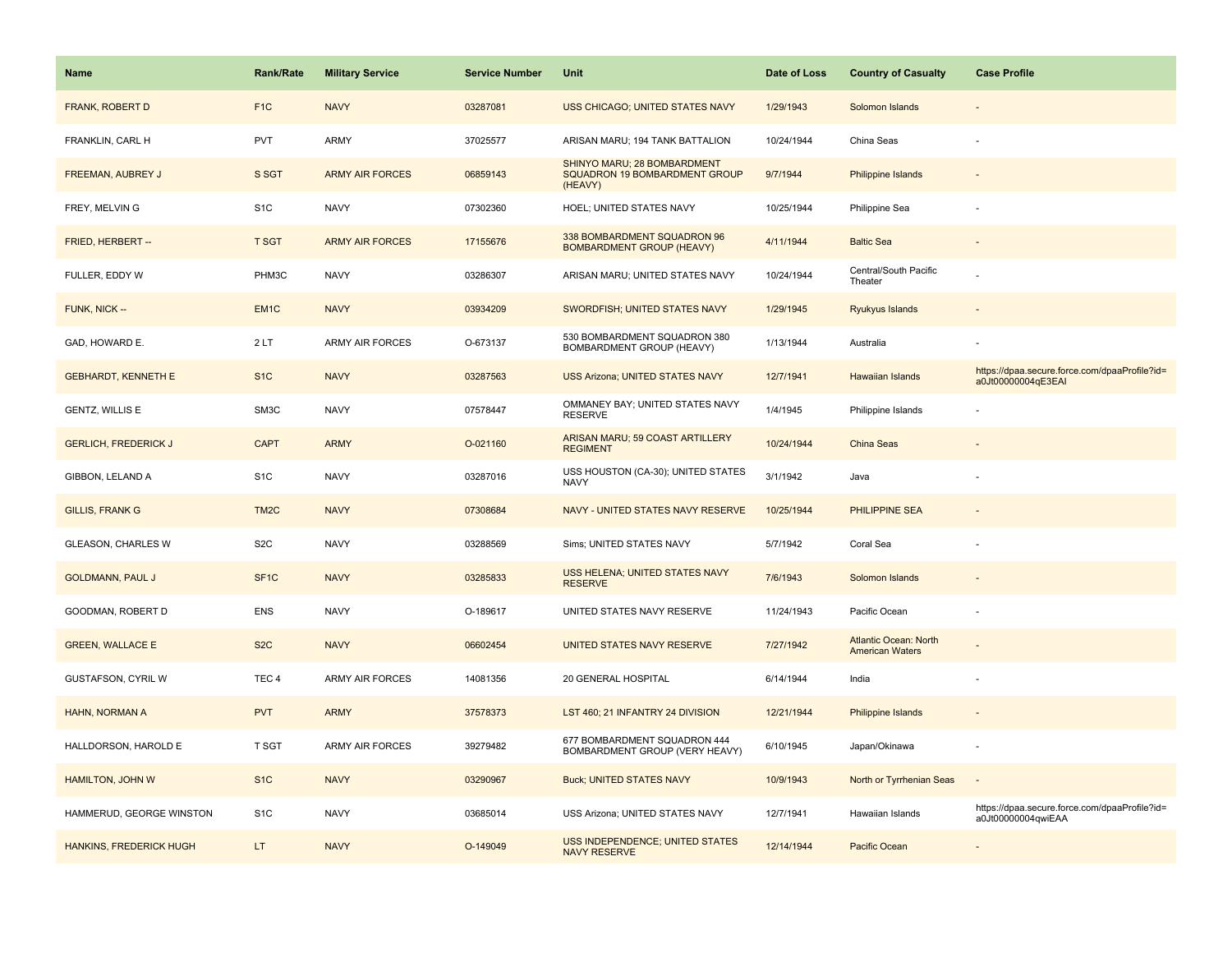| Name                          | <b>Rank/Rate</b>  | <b>Military Service</b> | <b>Service Number</b> | Unit                                                           | Date of Loss | <b>Country of Casualty</b>       | <b>Case Profile</b>                                                 |
|-------------------------------|-------------------|-------------------------|-----------------------|----------------------------------------------------------------|--------------|----------------------------------|---------------------------------------------------------------------|
| HANSEN, ARNT B                | LT /JG/           | <b>NAVY</b>             | O-165735              | UNITED STATES NAVY                                             | 12/24/1943   | Atlantic Ocean                   |                                                                     |
| HANSEN, JOHN H                | GM <sub>2</sub> C | <b>NAVY</b>             | 07301469              | SPENCE; UNITED STATES NAVY<br><b>RESERVE</b>                   | 12/18/1944   | Philippine Islands               |                                                                     |
| HANSON, MERLIN D.             | <b>PVT</b>        | <b>ARMY</b>             | 17155370              | HMT Rohna; 853 ENGINEERS BATTALION<br>(AVIATION)               | 11/26/1943   | Mediterranean Sea                | https://dpaa.secure.force.com/dpaaProfile?id=<br>a0Jt0000000Xk0UEAS |
| HASSE, ELMER E                | <b>ENS</b>        | <b>NAVY</b>             | O-354887              | UNITED STATES NAVY RESERVE                                     | 3/26/1945    | Central/South Pacific<br>Theater | https://dpaa.secure.force.com/dpaaProfile?id=<br>a0Jt000001EuUCAEA3 |
| HAUGEN, CARL P.               | 2d Lt             | <b>ARMY AIR FORCES</b>  | O-2058801             | 29 BOMBARDMENT SQUADRON (HEAVY)                                | 5/21/1945    | Ecuador                          |                                                                     |
| HAZLETT, HUGH J               | 1LT               | <b>ARMY AIR FORCES</b>  | O-314149              | <b>ORYOKU MARU; 28 MATERIALS</b><br>SQUADRON 20 AIR BASE GROUP | 12/15/1944   | Philippine Islands               |                                                                     |
| HEGG, OLE ERWIN               | F <sub>2C</sub>   | <b>NAVY</b>             | 03288432              | USS LITTLE; UNITED STATES NAVY                                 | 9/5/1942     | Solomon Islands                  |                                                                     |
| <b>HENDRICKSON, CHESTER B</b> | <b>T SGT</b>      | <b>ARMY</b>             | 06856273              | SS Leopoldville; 264 INFANTRY 66<br><b>DIVISION</b>            | 12/24/1944   | <b>English Channel</b>           |                                                                     |
| HENNESSY, DANIEL JOSEPH       | CAPT              | MARINE CORPS            | O-005356              | MARINE - UNITED STATES MARINE<br>CORPS                         | 6/4/1942     |                                  |                                                                     |
| HOFER, BERTHOLD OSCAR         | FC3C              | <b>NAVY</b>             | 06384957              | <b>USS NORTHAMPTON; UNITED STATES</b><br><b>NAVY RESERVE</b>   | 11/30/1942   | Solomon Islands                  |                                                                     |
| HOFFMAN, ALVIN R              | 2LT               | <b>ARMY AIR FORCES</b>  | O-696095              | 870 BOMBARDMENT SQUADRON 497<br>BOMBARDMENT GROUP (VERY HEAVY) | 11/24/1944   | Japan/Okinawa                    |                                                                     |
| HOLLAND, LLOYD --             | TEC <sub>5</sub>  | <b>ARMY</b>             | 37169926              | 776 TANK DESTROYER BATTALION                                   | 3/27/1943    | Tunisia                          |                                                                     |
| HOLTER, PHILLIP W             | HA1C              | <b>NAVY</b>             | 08710748              | Drexler; UNITED STATES NAVY RESERVE                            | 5/28/1945    | Japan                            |                                                                     |
| <b>HOPPER, RUSSELL W</b>      | <b>CAPT</b>       | <b>ARMY</b>             | O-330477              | <b>HEADQUARTERS PHILIPPINES</b><br><b>DEPARTMENT</b>           | 2/1/1946     | Philippine Islands               |                                                                     |
| HORGAN, FRANCIS S             | PFC               | ARMY                    | 17084523              | 274 INFANTRY 70 DIVISION                                       | 4/26/1945    | Germany                          |                                                                     |
| <b>HOUT, MELVILLE A</b>       | MM3C              | <b>NAVY</b>             | 03933483              | USS HOUSTON (CA-30); UNITED STATES<br><b>NAVY</b>              | 3/1/1942     | Java                             |                                                                     |
| HOUTKOOPER, MARK M            | MM <sub>2</sub> C | <b>NAVY</b>             | 03289107              | PALMER; UNITED STATES NAVY                                     | 1/7/1945     | Philippine Islands               |                                                                     |
| HOWE, ROMAINE A               | RM <sub>2</sub> C | <b>NAVY</b>             | 03283623              | USS JARVIS; UNITED STATES NAVY<br><b>RESERVE</b>               | 8/9/1942     | Solomon Islands                  |                                                                     |
| HUBER, LOWELL H               | MM <sub>2</sub> C | <b>NAVY</b>             | 03283869              | Atik; UNITED STATES NAVY                                       | 3/27/1942    | Bermuda                          |                                                                     |
| HUBER, VERNON K               | Y <sub>3</sub> C  | <b>NAVY</b>             | 08700078              | JOHNSTON; UNITED STATES NAVY<br><b>RESERVE</b>                 | 10/25/1944   | <b>Philippine Sea</b>            |                                                                     |
| HUNKINS, DWIGHT T             | CAPT              | ARMY                    | O-022299              | BRAZIL MARU; 31 INFANTRY REGIMENT                              | 1/22/1945    | Philippine Islands               | https://dpaa.secure.force.com/dpaaProfile?id=<br>a0Jt000001BhHYLEA3 |
| HURLEY, LEONARD J             | <b>ENS</b>        | <b>NAVY</b>             | O-106439              | UNITED STATES NAVY RESERVE                                     | 6/28/1942    | Alaska                           |                                                                     |
| HUSCHKA, GEORGE L             | ARM2C             | <b>NAVY</b>             | 03291356              | UNITED STATES NAVY                                             | 3/31/1944    | Aleutian Islands                 |                                                                     |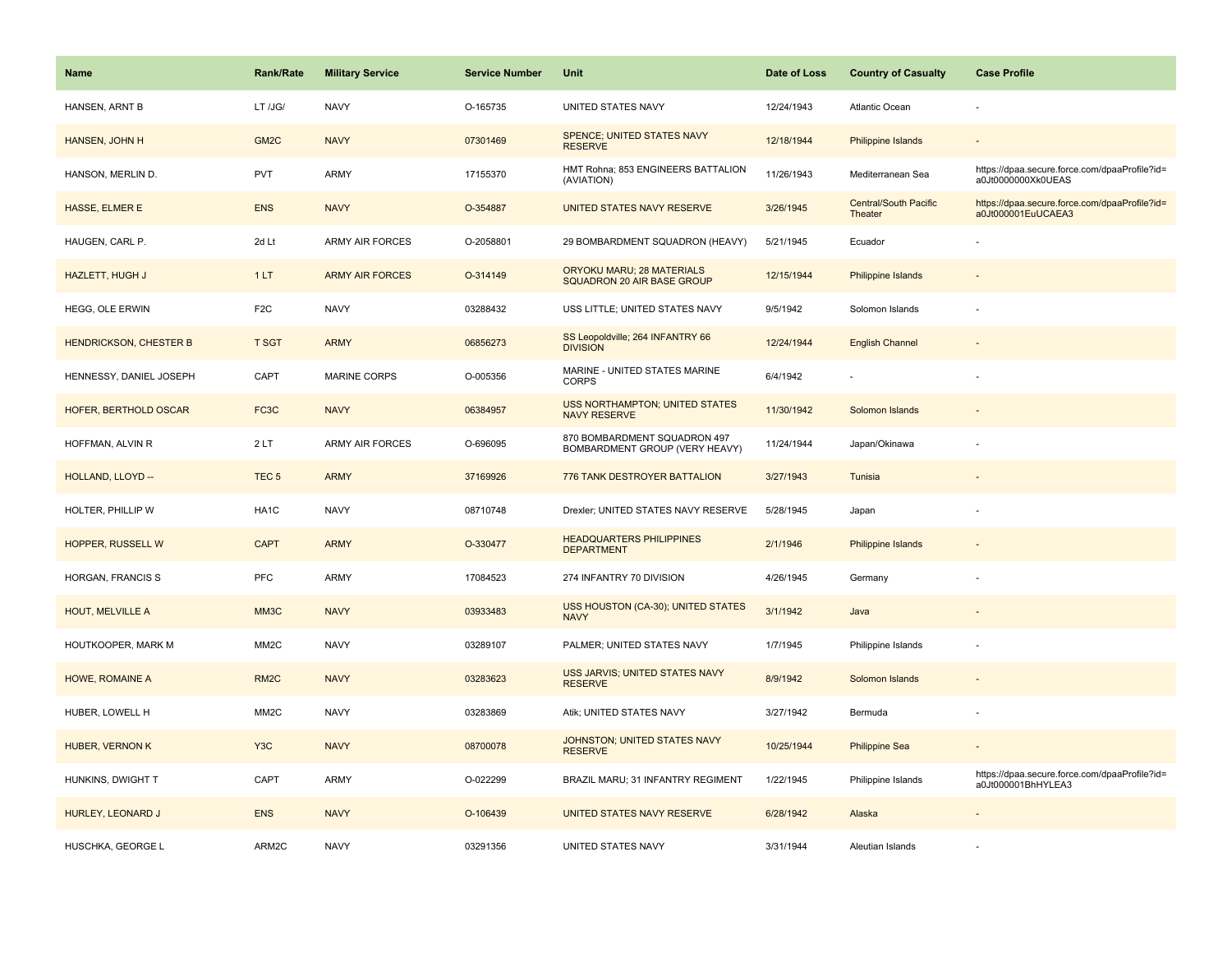| <b>Name</b>                | <b>Rank/Rate</b>  | <b>Military Service</b> | <b>Service Number</b> | Unit                                                              | Date of Loss | <b>Country of Casualty</b>              | <b>Case Profile</b>      |
|----------------------------|-------------------|-------------------------|-----------------------|-------------------------------------------------------------------|--------------|-----------------------------------------|--------------------------|
| <b>IKEN, CLIFFORD R</b>    | <b>CPL</b>        | <b>ARMY</b>             | 20745526              | 376 PARACHUTE FIELD ARTILLERY<br>BATTALION 82 AIRBORNE DIVISION   | 7/11/1943    | Sicily                                  |                          |
| ISTA, LEROY W              | 1LT               | ARMY AIR FORCES         | O-728668              | 352 FIGHTER SQUADRON 353 FIGHTER<br><b>GROUP</b>                  | 12/22/1943   | North Sea or Tyrrhenian<br>Sea          |                          |
| JAKLE, WILLIAM E.          | <b>SGT</b>        | <b>ARMY</b>             | 20710301              | <b>AMERICAL DIVISION</b>                                          | 1/7/1943     | Solomon Islands                         |                          |
| JOHNSON, LOWELL D          | S <sub>1</sub> C  | <b>NAVY</b>             | 07582232              | NEWCOMB; UNITED STATES NAVY<br><b>RESERVE</b>                     | 4/6/1945     | Ryukyus Islands                         |                          |
| JONES, WILLIAM S           | FC <sub>2</sub> C | <b>NAVY</b>             | 03285682              | USS HOUSTON (CA-30); UNITED STATES<br><b>NAVY</b>                 | 3/1/1942     | Java                                    |                          |
| KALLENBERGER, EDWARD --    | <b>PFC</b>        | ARMY                    | 37554577              | 310 INFANTRY 78 DIVISION                                          | 1/9/1945     | Germany                                 |                          |
| KANDAS, GUST ANGELO        | S <sub>2</sub> C  | <b>NAVY</b>             | 03291648              | <b>UNITED STATES NAVY</b>                                         | 10/13/1942   | North Atlantic Ocean                    |                          |
| KELLY, WILLIAM J           | SGT               | <b>ARMY AIR FORCES</b>  | 37285165              | 531 BOMBARDMENT SQUADRON 380<br>BOMBARDMENT GROUP (HEAVY)         | 6/11/1943    | Timor                                   |                          |
| <b>KENNEDY, LAWRENCE M</b> | SC <sub>2</sub> C | <b>NAVY</b>             | 06388663              | UNITED STATES NAVY RESERVE                                        | 1/26/1944    | Italy                                   |                          |
| KIHL, OLIVER L             | ARM3C             | <b>NAVY</b>             | 06390361              | UNITED STATES NAVY RESERVE                                        | 5/1/1944     | Pacific Ocean                           |                          |
| KING, PAIGE M              | <b>ENS</b>        | <b>NAVY</b>             | O-079649              | USS CHICAGO; UNITED STATES NAVY                                   | 1/29/1943    | Solomon Islands                         |                          |
| KJOS, EDGAR A              | 2NDLT             | ARMY                    | O-1042334             | ARMY - 202 ANTI AIRCRAFT ARTILLERY<br>AUTOMATIC WEAPONS BATTALION | 12/21/1944   | PHILIPPINE ISLANDS                      | ÷.                       |
| <b>KLINSMANN, GEORGE O</b> | <b>CDR</b>        | <b>NAVY</b>             | O-072293              | <b>UNITED STATES NAVY</b>                                         | 1/15/1945    | <b>Central/South Pacific</b><br>Theater |                          |
| KLOSE, KENNETH A           | S SGT             | <b>ARMY AIR FORCES</b>  | 37276328              | 506 BOMBARDMENT SQUADRON 44<br>BOMBARDMENT GROUP (HEAVY)          | 3/22/1943    | North Sea or Tyrrhenian<br>Sea          |                          |
| KLUPP, ADAM J              | EM2C              | <b>NAVY</b>             | 03285552              | NAVY - UNITED STATES NAVY                                         | 10/24/1944   | CENTRAL/SOUTH<br><b>PACIFIC THEATER</b> |                          |
| KNABLE, WARD H.            | CPL               | <b>ARMY AIR FORCES</b>  | 17142947              | 673 BOMBARDMENT SQUADRON 417<br><b>BOMBARDMENT GROUP (LIGHT)</b>  | 2/12/1945    | Philippine Islands                      | $\overline{\phantom{a}}$ |
| <b>KNAUER, GEORGE W</b>    | <b>MAJ</b>        | <b>ARMY</b>             | O-521379              | 2675 ALLIED CONTROL REGIMENT                                      | 9/19/1944    | North Sea or Tyrrhenian<br>Sea          |                          |
| KNUTSON, GILMORE J         | MOMM1C            | <b>NAVY</b>             | 06388649              | TROUT; UNITED STATES NAVY<br><b>RESERVE</b>                       | 2/29/1944    | Philippine Sea                          |                          |
| <b>KOEHN, FRANK S</b>      | S <sub>1C</sub>   | <b>NAVY</b>             | 08698044              | UNITED STATES NAVY RESERVE                                        | 10/28/1944   | Central/South Pacific<br>Theater        |                          |
| KOENIG, EARL D             | SGT               | <b>ARMY AIR FORCES</b>  | 37548034              | 863 BOMBARDMENT SQUADRON 493<br>BOMBARDMENT GROUP (HEAVY)         | 6/6/1944     | English Channel                         |                          |
| <b>KOSMATKA, AMBROSE L</b> | S <sub>2</sub> C  | <b>NAVY</b>             | 08708072              | <b>UNITED STATES NAVY</b>                                         | 4/25/1944    | Pacific Ocean                           |                          |
| KOWALSKI, JOHN G           | S SGT             | <b>ARMY AIR FORCES</b>  | 37282239              | 422 BOMBARDMENT SQUADRON 305<br>BOMBARDMENT GROUP (HEAVY)         | 7/4/1944     | France                                  |                          |
| <b>KRAGTORP, ERNEST O</b>  | <b>PFC</b>        | <b>ARMY</b>             | 37269395              | SS Leopoldville; 262 INFANTRY 66<br><b>DIVISION</b>               | 12/24/1944   | <b>English Channel</b>                  |                          |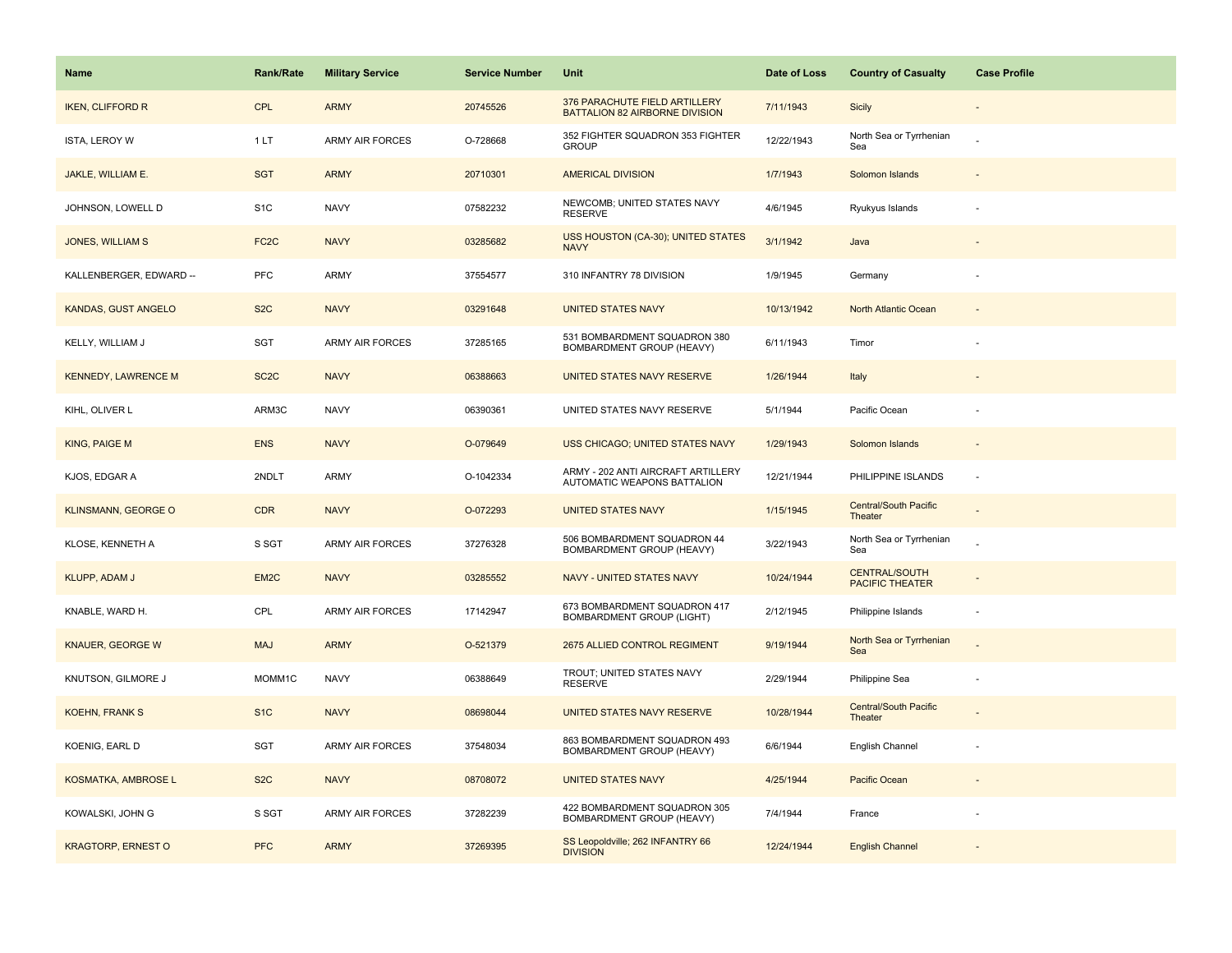| Name                          | <b>Rank/Rate</b>   | <b>Military Service</b> | <b>Service Number</b> | Unit                                                                    | Date of Loss | <b>Country of Casualty</b> | <b>Case Profile</b>                                                 |
|-------------------------------|--------------------|-------------------------|-----------------------|-------------------------------------------------------------------------|--------------|----------------------------|---------------------------------------------------------------------|
| KRAWCZYK, JOE A.              | TEC <sub>4</sub>   | ARMY                    | 20710507              | 164 INFANTRY AMERICAL DIVISION                                          | 1/13/1943    | Solomon Islands            |                                                                     |
| <b>KRENZEL, MAXIMILIAN --</b> | S <sub>1</sub> C   | <b>NAVY</b>             | 03286660              | Langley; UNITED STATES NAVY                                             | 3/1/1942     | <b>Indian Ocean</b>        |                                                                     |
| KRETSCHMAR, WAYNE A           | 2LT                | <b>ARMY AIR FORCES</b>  | O-693998              | 764 BOMBARDMENT SQUADRON 461<br>BOMBARDMENT GROUP (HEAVY)               | 5/31/1944    | Adriatic Sea               |                                                                     |
| KUFNER, JOSEPH F              | <b>ENS</b>         | <b>NAVY</b>             | O-188955              | Bristol; UNITED STATES NAVY RESERVE                                     | 10/13/1943   | Mediterranean Sea          |                                                                     |
| KUKUK, HOWARD HELGI           | S <sub>1</sub> C   | <b>NAVY</b>             | 03287995              | USS Arizona; UNITED STATES NAVY                                         | 12/7/1941    | Hawaiian Islands           | https://dpaa.secure.force.com/dpaaProfile?id=<br>a0Jt00000004qRgEAI |
| KUSIE, DONALD JOSEPH          | RM3C               | <b>NAVY</b>             | 03286917              | USS Arizona; UNITED STATES NAVY                                         | 12/7/1941    | Hawaiian Islands           | https://dpaa.secure.force.com/dpaaProfile?id=<br>a0Jt000000mzJvjEAE |
| LABERGE, LAWRENCE L           | 1st Lt             | ARMY AIR FORCES         | O-427447              | 21 BOMBARDMENT SQUADRON 501<br>BOMBARDMENT GROUP (HEAVY)                | 3/30/1943    | Aleutian Islands           |                                                                     |
| LANDSCOOT, LLOYD F            | <b>PVT</b>         | <b>ARMY</b>             | 37290746              | <b>UNITED STATES ARMY</b>                                               | 2/3/1943     | Greenland                  |                                                                     |
| LANGELIERS, TERRANCE H        | COX                | <b>NAVY</b>             | 03284777              | Atik; UNITED STATES NAVY                                                | 3/27/1942    | Bermuda                    |                                                                     |
| <b>LARSON, HARRIS R</b>       | EM <sub>1</sub> C  | <b>NAVY</b>             | 03284558              | <b>GRAMPUS; UNITED STATES NAVY</b>                                      | 3/22/1943    | New Britain Island         |                                                                     |
| LARSON, LEWIS R               | <b>PVT</b>         | ARMY                    | 19032208              | ARISAN MARU; 30 BOMBARDMENT<br>SQUADRON 19 BOMBARDMENT GROUP<br>(HEAVY) | 10/24/1944   | China Seas                 |                                                                     |
| <b>LARSON, WILLIAM R</b>      | LT.                | <b>NAVY</b>             | O-083169              | UNITED STATES NAVY RESERVE                                              | 12/27/1943   | <b>New Hebrides</b>        |                                                                     |
| LAVEY, LAWRENCE JOHN          | COX                | <b>NAVY</b>             | 03284081              | USS JUNEAU; UNITED STATES NAVY                                          | 11/13/1942   | Solomon Islands            |                                                                     |
| <b>LAWRENCE, BENTON L</b>     | <b>PVT</b>         | <b>ARMY</b>             | 37550555              | SS Leopoldville; 262 INFANTRY 66<br><b>DIVISION</b>                     | 12/24/1944   | <b>English Channel</b>     |                                                                     |
| LEE, LAWRENCE L               | S SGT              | <b>ARMY AIR FORCES</b>  | 37252164              | 869 BOMBARDMENT SQUADRON 497<br>BOMBARDMENT GROUP (VERY HEAVY)          | 1/9/1945     | Japan/Okinawa              |                                                                     |
| LEINTZ, DONALD --             | FLT O              | <b>ARMY AIR FORCES</b>  | T-131853              | 28 BOMBARDMENT SQUADRON 19<br><b>BOMBARDMENT GROUP (VERY HEAVY)</b>     | 5/29/1945    | Bonin & Volcano Islands    |                                                                     |
| LESMEISTER, STEVE LOUIS       | EM3C               | <b>NAVY</b>             | 03287562              | USS Arizona; UNITED STATES NAVY                                         | 12/7/1941    | Hawaiian Islands           | https://dpaa.secure.force.com/dpaaProfile?id=<br>a0Jt0000000BSbjEAG |
| LETTERMAN, CHARLIE A          | <b>CWT</b>         | <b>NAVY</b>             | 03460268              | Gannet ; UNITED STATES NAVY                                             | 6/7/1942     | Bermuda                    |                                                                     |
| LILLEY, ROBERT F              | SGT                | ARMY AIR FORCES         | 17035867              | 68 BOMBARDMENT SQUADRON 44<br>BOMBARDMENT GROUP (HEAVY)                 | 12/6/1942    | English Channel            |                                                                     |
| LINDQUIST, CLARENCE M.        | 2LT                | <b>ARMY AIR FORCES</b>  | O-780642              | 64 BOMBARDMENT SQUADRON 43<br><b>BOMBARDMENT GROUP (HEAVY)</b>          | 2/23/1945    | $\overline{\phantom{a}}$   |                                                                     |
| LINDSETH, THEODORE S          | F <sub>2C</sub>    | <b>NAVY</b>             | 07582251              | SPENCE; UNITED STATES NAVY<br><b>RESERVE</b>                            | 12/18/1944   | Philippine Sea             |                                                                     |
| <b>LIPETZKY, CLETUS F</b>     | MOMM <sub>2C</sub> | <b>NAVY</b>             | 07301954              | LST-496; UNITED STATES NAVY<br><b>RESERVE</b>                           | 6/11/1944    | <b>English Channel</b>     |                                                                     |
| LIVDAHL, WARREN J             | SM3C               | <b>NAVY</b>             | 07300164              | SS ESSO GETTYSBURG; UNITED<br>STATES NAVY RESERVE                       | 6/10/1943    | Virgin Islands             |                                                                     |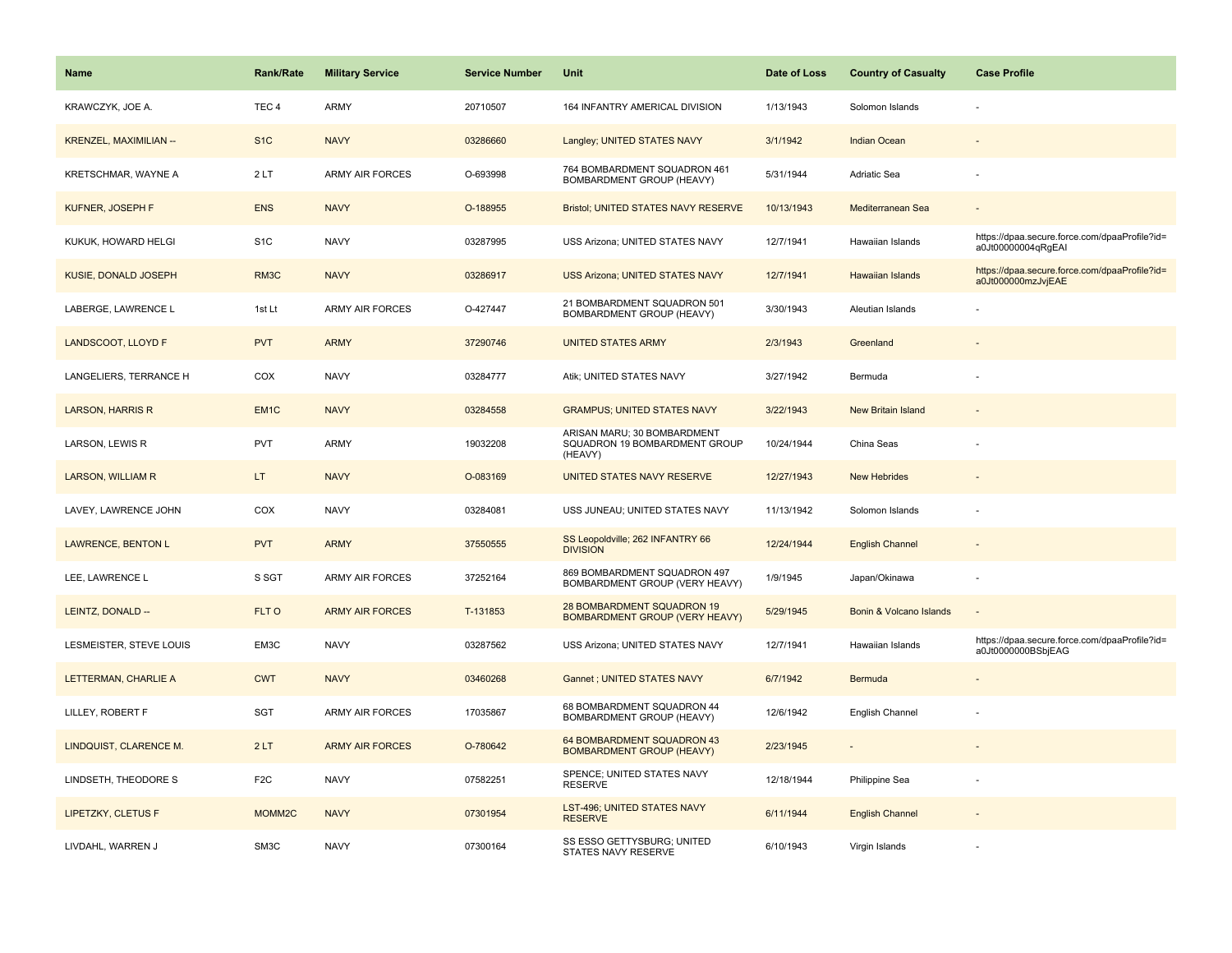| <b>Name</b>                   | <b>Rank/Rate</b>  | <b>Military Service</b> | <b>Service Number</b> | Unit                                                                | Date of Loss | <b>Country of Casualty</b> | <b>Case Profile</b>                                                 |
|-------------------------------|-------------------|-------------------------|-----------------------|---------------------------------------------------------------------|--------------|----------------------------|---------------------------------------------------------------------|
| LOE, SIDNEY ARTHUR            | MM <sub>2</sub> C | <b>NAVY</b>             | 03285705              | <b>GRUNION; UNITED STATES NAVY</b>                                  | 8/1/1942     | Pacific Ocean              |                                                                     |
| LUND, ARNOLD RAYMOND          | MM1C              | <b>NAVY</b>             | 03283906              | SHARK; UNITED STATES NAVY                                           | 2/11/1942    | Netherlands East Indies    |                                                                     |
| LUX, BENJAMIN --              | <b>PVT</b>        | <b>ARMY</b>             | 19006282              | <b>31 INFANTRY REGIMENT</b>                                         | 5/6/1942     | Philippine Islands         |                                                                     |
| LYSTE, CHESTER M              | SF <sub>1C</sub>  | <b>NAVY</b>             | 03287225              | MONAGHAN; UNITED STATES NAVY                                        | 12/18/1944   | Philippine Sea             |                                                                     |
| <b>MATHESON, ELLIS E</b>      | <b>CAPT</b>       | <b>MARINE CORPS</b>     | O-013680              | MARINE - UNITED STATES MARINE<br><b>CORPS</b>                       | 3/21/1943    | Solomon Islands            |                                                                     |
| MATTHEWS, RALPH D             | CAPT              | ARMY AIR FORCES         | O-406419              | 18 FIGHTER SQUADRON 343 FIGHTER<br><b>GROUP</b>                     | 12/26/1942   | Aleutian Islands           |                                                                     |
| <b>MCCORMICK, MAURICE G</b>   | Sgt               | <b>ARMY AIR FORCES</b>  | 17053688              | 60 BOMBARDMENT SQUADRON 39<br><b>BOMBARDMENT GROUP (VERY HEAVY)</b> | 4/15/1945    | <b>Marianas Islands</b>    |                                                                     |
| MCKAY, DONALD R               | LT.               | <b>NAVY</b>             | O-209241              | USS MOUNT HOOD AE 11; UNITED<br>STATES NAVY RESERVE                 | 11/10/1944   | Admiralty Islands          | https://dpaa.secure.force.com/dpaaProfile?id=<br>a0Jt0000000Xg7KEAS |
| MEIDINGER, JOHN C             | <b>CAPT</b>       | <b>ARMY AIR FORCES</b>  | O-743471              | <b>48 FIGHTER SQUADRON 14 FIGHTER</b><br><b>GROUP</b>               | 3/18/1945    | Yugoslavia                 |                                                                     |
| MILKS, ROBERT C               | 2LT               | ARMY                    | O-890209              | <b>ARMY - INFANTRY</b>                                              | 1/9/1945     | <b>FORMOSA</b>             |                                                                     |
| MILLER, WILLIAM E.            | <b>CAPT</b>       | <b>ARMY AIR FORCES</b>  | O-660662              | 93 BOMBARDMENT SQUADRON 19<br><b>BOMBARDMENT GROUP (VERY HEAVY)</b> | 6/22/1945    | Japan/Okinawa              |                                                                     |
| MOELLER, GUSTAF A             | EM3C              | <b>NAVY</b>             | 06386705              | Maddox; UNITED STATES NAVY<br><b>RESERVE</b>                        | 7/10/1943    | Mediterranean Sea          |                                                                     |
| <b>MONTPLAISIR, NJ</b>        | MM <sub>3</sub> C | <b>NAVY</b>             | 07577426              | Thatcher ; UNITED STATES NAVY<br><b>RESERVE</b>                     | 5/20/1945    | Japan                      |                                                                     |
| MOSHIER, ROBERT L             | S SGT             | ARMY AIR FORCES         | 37574635              | 92 BOMBARDMENT GROUP (HEAVY), 327<br>BOMBARDMENT SQUADRON           | 10/7/1944    | Holland                    |                                                                     |
| NAGLE, CARL P                 | S <sub>1</sub> C  | <b>NAVY</b>             | 07301293              | UNITED STATES NAVY RESERVE                                          | 4/9/1945     | <b>Adriatic Sea</b>        |                                                                     |
| NAZE, DONALD J                | CTM               | <b>NAVY</b>             | 03286800              | SEAWOLF; UNITED STATES NAVY                                         | 10/3/1944    | Netherlands East Indies    | $\sim$                                                              |
| NEDREBO, LEONARD B            | AMM <sub>2C</sub> | <b>NAVY</b>             | 06385896              | UNITED STATES NAVY RESERVE                                          | 1/21/1944    | Emidj Island, Jaluit Atoll | $\sim$                                                              |
| NELSON, EINAR --              | SGT               | <b>ARMY AIR FORCES</b>  | 17154726              | 873 BOMBARDMENT SQUADRON 498<br>BOMBARDMENT GROUP (VERY HEAVY)      | 1/27/1945    | Bonin & Volcano Islands    |                                                                     |
| <b>NELSON, ELMER W</b>        | <b>CQM</b>        | <b>NAVY</b>             | 03283621              | DORADO; UNITED STATES NAVY                                          | 10/13/1943   | Panama                     |                                                                     |
| NELSON, JENNER C              | 1LT               | <b>ARMY AIR FORCES</b>  | O-857718              | 404 BOMBARDMENT SQUADRON 28<br>BOMBARDMENT GROUP (HEAVY)            | 12/6/1944    | Alaska                     |                                                                     |
| <b>NELSON, LESLIE V</b>       | S <sub>2</sub> C  | <b>NAVY</b>             | 06387573              | USS DEHAVEN; UNITED STATES NAVY<br><b>RESERVE</b>                   | 2/1/1943     | Solomon Islands            |                                                                     |
| NELSON, QUINTUS B             | MAJ               | <b>MARINE CORPS</b>     | O-007968              | ARMY - UNITED STATES MARINE CORPS                                   | 4/16/1945    | CAROLINE ISLANDS           | https://dpaa.secure.force.com/dpaaProfile?id=<br>a0Jt000001nzUkUEAU |
| <b>NELSON, RICHARD EUGENE</b> | F <sub>3</sub> C  | <b>NAVY</b>             | 03287577              | <b>USS Arizona; UNITED STATES NAVY</b>                              | 12/7/1941    | <b>Hawaiian Islands</b>    | https://dpaa.secure.force.com/dpaaProfile?id=<br>a0Jt00000004owSEAQ |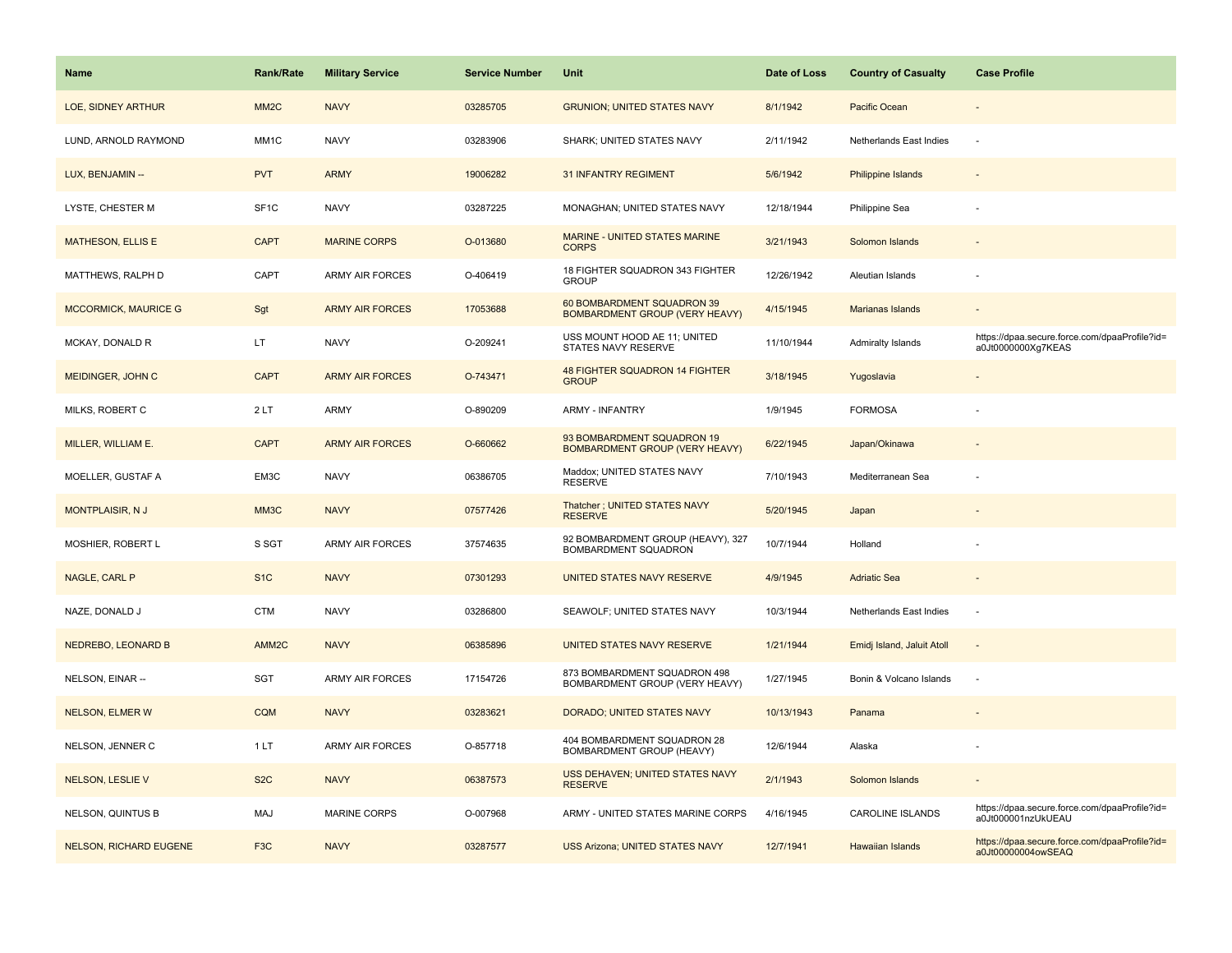| <b>Name</b>                 | <b>Rank/Rate</b>  | <b>Military Service</b> | <b>Service Number</b> | Unit                                                            | Date of Loss | <b>Country of Casualty</b>     | <b>Case Profile</b>                                                 |
|-----------------------------|-------------------|-------------------------|-----------------------|-----------------------------------------------------------------|--------------|--------------------------------|---------------------------------------------------------------------|
| NESBIT, JOSEPH H            | CAPT              | <b>ARMY AIR FORCES</b>  | O-414861              | 1 SQUADRON 480 ANTISUB GROUP                                    | 11/24/1942   | Newfoundland                   |                                                                     |
| <b>NEUMANN, LESLIE W</b>    | <b>CAPT</b>       | <b>ARMY AIR FORCES</b>  | O-421293              | 64 BOMBARDMENT SQUADRON 43<br><b>BOMBARDMENT GROUP (HEAVY)</b>  | 1/8/1946     | <b>New Britain Island</b>      |                                                                     |
| NEWELL, HENRY L             | RT <sub>1</sub> C | <b>NAVY</b>             | 03282772              | Turner; UNITED STATES NAVY RESERVE                              | 1/3/1944     | Atlantic Ocean                 |                                                                     |
| NICHOLSON, GLEN ELDON       | EM3C              | <b>NAVY</b>             | 03287634              | USS Arizona; UNITED STATES NAVY                                 | 12/7/1941    | Hawaiian Islands               | https://dpaa.secure.force.com/dpaaProfile?id=<br>a0Jt0000000BSc3EAG |
| NICHOLSON, LEONARD W        | AOM2C             | <b>NAVY</b>             | 06388496              | USS BUNKER HILL; UNITED STATES<br>NAVY RESERVE                  | 1/29/1944    | Marshall Islands               |                                                                     |
| NICHOLSON, MELVIN L         | SF <sub>1C</sub>  | <b>NAVY</b>             | 03287908              | USS HAZELWOOD; UNITED STATES<br><b>NAVY</b>                     | 4/29/1945    | Japan                          |                                                                     |
| NORBY, ROBERT A             | PFC               | <b>ARMY AIR FORCES</b>  | 17025648              | 77 BOMBARDMENT SQUADRON 28<br>BOMBARDMENT GROUP (HEAVY)         | 9/2/1942     | Alaska                         |                                                                     |
| NORDBY, OLIVER J            | <b>CAPT</b>       | <b>ARMY</b>             | O-441283              | <b>HEADQUARTERS UNITED STATES ARMY</b><br>SERVICE OF SUPPLY     | 2/2/1944     | <b>MILNE BAY</b>               |                                                                     |
| NOVOTNY, CYRIL R            | EM1C              | <b>NAVY</b>             | 03285822              | CAPELIN; UNITED STATES NAVY                                     | 12/15/1943   | Celebes                        |                                                                     |
| OBERG, LEONARD J            | <b>PFC</b>        | <b>ARMY</b>             | 37091966              | 13 REGIMENT 1 ARMORED DIVISION                                  | 12/2/1942    | Tunisia                        |                                                                     |
| ODEGAARD, WALLACE E         | S <sub>1</sub> C  | <b>NAVY</b>             | 08630609              | NAVY - UNITED STATES NAVY                                       | 10/28/1944   | PHILIPPINE SEA                 |                                                                     |
| <b>ODONNELL, IGNATIUS P</b> | F <sub>1c</sub>   | <b>NAVY</b>             | 03288114              | <b>UNITED STATES NAVY</b>                                       | 3/27/1942    | <b>Atlantic Ocean</b>          |                                                                     |
| ODONNELL, JOHN P            | MM3               | <b>NAVY</b>             | 03285679              | UNITED STATES NAVY                                              | 3/27/1942    | Atlantic Ocean                 |                                                                     |
| <b>OLSON, KENNETH R</b>     | S SGT             | <b>ARMY</b>             | 20711247              | 164 INFANTRY AMERICAL DIVISION                                  | 2/21/1945    | <b>Philippine Islands</b>      |                                                                     |
| OLSON, KERMONTH N           | PHM3C             | <b>NAVY</b>             | 03286370              | UNITED STATES NAVY                                              | 12/10/1941   | Philippine Islands             | ÷,                                                                  |
| OOTHOUDT, MARVIN D          | RM <sub>1</sub> C | <b>NAVY</b>             | 03290330              | <b>SHARK 2; UNITED STATES NAVY</b>                              | 10/24/1944   | China Seas                     |                                                                     |
| OPSVIG, JOHN T              | 1LT               | <b>ARMY AIR FORCES</b>  | O-730590              | 449 FIGHTER SQUADRON 51 FIGHTER<br><b>GROUP</b>                 | 2/7/1946     | India                          |                                                                     |
| <b>OSADCHY, VINCENT V</b>   | S SGT             | <b>ARMY AIR FORCES</b>  | 37278042              | 410 BOMBARDMENT SQUADRON 94<br><b>BOMBARDMENT GROUP (HEAVY)</b> | 11/29/1943   | North Sea or Tyrrhenian<br>Sea |                                                                     |
| OSTERDAHL, CARROL N         | 1LT               | <b>ARMY AIR FORCES</b>  | O-739573              | 677 BOMBARDMENT SQUADRON 444<br>BOMBARDMENT GROUP (VERY HEAVY)  | 1/11/1945    | $\sim$                         |                                                                     |
| OSWALD, RANDOLPH E          | <b>PFC</b>        | <b>ARMY</b>             | 37323731              | <b>17 TANK BATTALION 7 ARMORED</b><br><b>DIVISION</b>           | 10/29/1944   | Holland                        |                                                                     |
| PATON, WARREN D             | S <sub>1</sub> C  | <b>NAVY</b>             | 06382233              | UNITED STATES NAVY RESERVE                                      | 3/17/1943    | <b>Baltic Sea</b>              | ÷,                                                                  |
| PAYNE, ARCHIE R             | <b>CPL</b>        | <b>ARMY</b>             | 37291836              | HMT Rohna; 322 FIGHTER CONTROL<br><b>SQUADRON</b>               | 11/26/1943   | Mediterranean Sea              |                                                                     |
| PELUCH, MARTIN FRANK        | MM <sub>2</sub> C | <b>NAVY</b>             | 03165791              | INGRAHAM; UNITED STATES NAVY                                    | 8/22/1942    | Nova Scotia                    |                                                                     |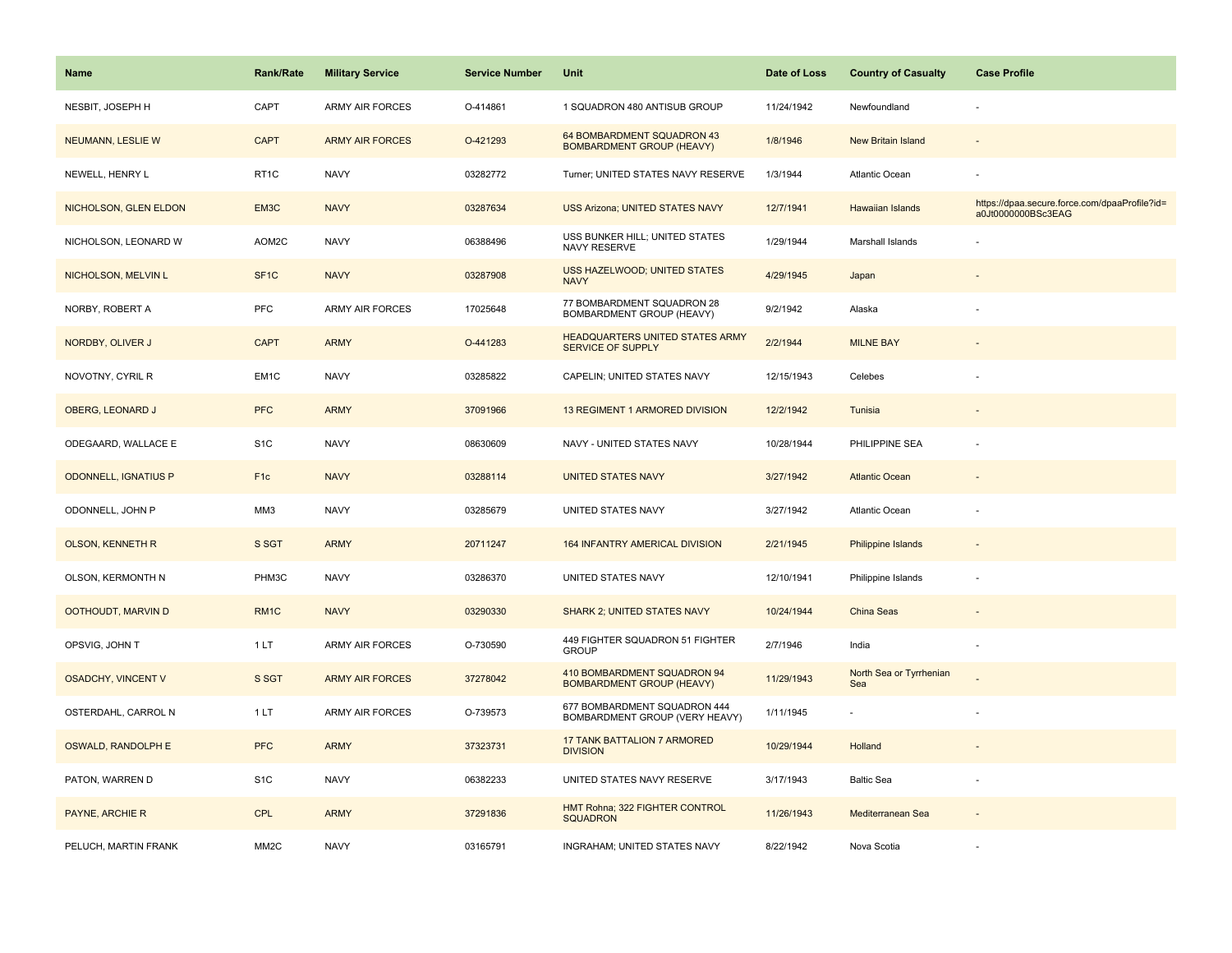| <b>Name</b>                 | <b>Rank/Rate</b>  | <b>Military Service</b> | <b>Service Number</b> | Unit                                                                                | Date of Loss | <b>Country of Casualty</b>               | <b>Case Profile</b>                                                 |
|-----------------------------|-------------------|-------------------------|-----------------------|-------------------------------------------------------------------------------------|--------------|------------------------------------------|---------------------------------------------------------------------|
| PERYAM, WILLIAM GEORGE      | <b>CAPT</b>       | <b>ARMY</b>             | O-890364              | BRAZIL MARU; UNITED STATES ARMY                                                     | 1/25/1945    | China Seas                               | https://dpaa.secure.force.com/dpaaProfile?id=<br>a0Jt000001CWRUPEA5 |
| PETERSON, ANDREW W.         | 1LT               | <b>ARMY AIR FORCES</b>  | O-439657              | 8 PHOTO RECONNAISSANCE<br>SQUADRON                                                  | 12/5/1945    | New Guinea                               |                                                                     |
| PETERSON, ELROY VERNON      | FC <sub>2</sub> C | <b>NAVY</b>             | 03283909              | <b>USS Arizona; UNITED STATES NAVY</b>                                              | 12/7/1941    | Hawaiian Islands                         | https://dpaa.secure.force.com/dpaaProfile?id=<br>a0Jt000000mprBmEAI |
| PETERSON, ERWIN L           | GM3C              | <b>COAST GUARD</b>      | 00638281              | COAST GUARD - UNITED STATES<br><b>COAST GUARD</b>                                   | 12/17/1945   | PHILIPPINE ISLANDS                       |                                                                     |
| PETERSON, GLENN H           | S <sub>1C</sub>   | <b>NAVY</b>             | 07576556              | NAVY - UNITED STATES NAVY RESERVE                                                   | 7/30/1945    | PHILIPPINE SEA                           | https://dpaa.secure.force.com/dpaaProfile?id=<br>a0Jt0000000LkiwEAC |
| PETERSON, MAURICE P         | SGT               | <b>ARMY</b>             | 20710627              | <b>INFANTRY</b>                                                                     | 12/13/1943   | Solomon Islands                          |                                                                     |
| PETERSON, RAYMOND O         | RM3C              | <b>NAVY</b>             | 07302092              | <b>USS LISCOME BAY; UNITED STATES</b><br><b>NAVY RESERVE</b>                        | 11/24/1943   | Gilbert Islands                          |                                                                     |
| PETERSON, RICHARD M         | <b>CRM</b>        | <b>NAVY</b>             | 03286435              | NAVY - UNITED STATES NAVY                                                           | 12/3/1944    | PHILIPPINE ISLANDS                       |                                                                     |
| PETERSON, SEVERN W          | <b>SSGT</b>       | <b>ARMY AIR FORCES</b>  | 37284853              | 703 BOMBARDMENT SQUADRON 445<br><b>BOMBARDMENT GROUP (HEAVY)</b>                    | 11/15/1943   | Caribbean Sea                            |                                                                     |
| PFAFF, ARNOLD A.            | TEC <sub>4</sub>  | <b>ARMY</b>             | 37323733              | 774 TANK BATTALION                                                                  | 1/10/1945    | Belgium                                  |                                                                     |
| PFAFF, LESTER R.            | 2d Lt             | <b>ARMY</b>             | O-1698125             | 164 INFANTRY AMERICAL DIVISION                                                      | 1/13/1943    | Solomon Islands                          |                                                                     |
| PFAFFENGUT, HAROLD --       | F <sub>1C</sub>   | <b>NAVY</b>             | 03288995              | Sturtevant; UNITED STATES NAVY                                                      | 4/26/1942    | Atlantic Ocean: North<br>American Waters |                                                                     |
| PIERCE, GEORGE R            | <b>CAPT</b>       | <b>ARMY</b>             | O-370035              | <b>1 TRAINING CENTER UNITED STATES</b><br><b>ARMY FORCES FAR EAST</b>               | 12/9/1944    | <b>New Guinea</b>                        |                                                                     |
| PIQUETTE, JOSEPH E          | AMM2C             | <b>NAVY</b>             | 07300705              | UNITED STATES NAVY RESERVE                                                          | 8/8/1945     | Japan                                    |                                                                     |
| POISSANT, DUANE L           | M <sub>1C</sub>   | <b>NAVY</b>             | 03285769              | USS JUNEAU; UNITED STATES NAVY                                                      | 11/13/1942   | Solomon Islands                          |                                                                     |
| POLLOCK, HOWARD --          | <b>SGT</b>        | ARMY AIR FORCES         | 17036145              | 342 BOMBARDMENT SQUADRON 97<br>BOMBARDMENT GROUP (HEAVY)                            | 4/17/1943    | Sicily                                   |                                                                     |
| PORTER, JOHN R              | Y <sub>3</sub> C  | <b>NAVY</b>             | 03286891              | <b>UNITED STATES NAVY</b>                                                           | 3/1/1942     | Indian Ocean                             |                                                                     |
| PORTER, RAYMOND G           | S <sub>1</sub> C  | <b>NAVY</b>             | 07044082              | UNITED STATES NAVY RESERVE                                                          | 5/18/1945    | Japan                                    |                                                                     |
| <b>QUAST, NEIL D</b>        | 2d Lt             | <b>ARMY</b>             | O-1945251             | HEADQUARTERS UNITED STATES ARMY<br><b>SERVICE OF SUPPLY</b>                         | 2/2/1944     | <b>MILNE BAY</b>                         |                                                                     |
| REDDIG, ARTHUR E            | 1LT               | <b>ARMY AIR FORCES</b>  | O-435992              | 303 BOMBARDMENT GROUP (HEAVY),<br>359 BOMBARDMENT SQUADRON                          | 11/23/1942   | France                                   |                                                                     |
| <b>REGISTER, PAUL JAMES</b> | LT CDR            | <b>NAVY</b>             | 056904                | <b>USS Arizona; UNITED STATES NAVY</b>                                              | 12/7/1941    | <b>Hawaiian Islands</b>                  | https://dpaa.secure.force.com/dpaaProfile?id=<br>a0Jt000000mq5N5EAI |
| REICHERT, JOHN ROBERT       | 2LT               | <b>MARINE CORPS</b>     | O-035713              | MARINE - UNITED STATES MARINE<br><b>CORPS</b>                                       | 9/7/1944     |                                          |                                                                     |
| <b>REISER, CHARLES R</b>    | <b>PFC</b>        | <b>ARMY</b>             | 37326461              | D COMPANY, 708 AMPHIBIOUS TANK<br><b>BATTALION, 4 MARINE DIVISION</b><br>(ATTACHED) | 6/15/1944    | <b>SAIPAN</b>                            |                                                                     |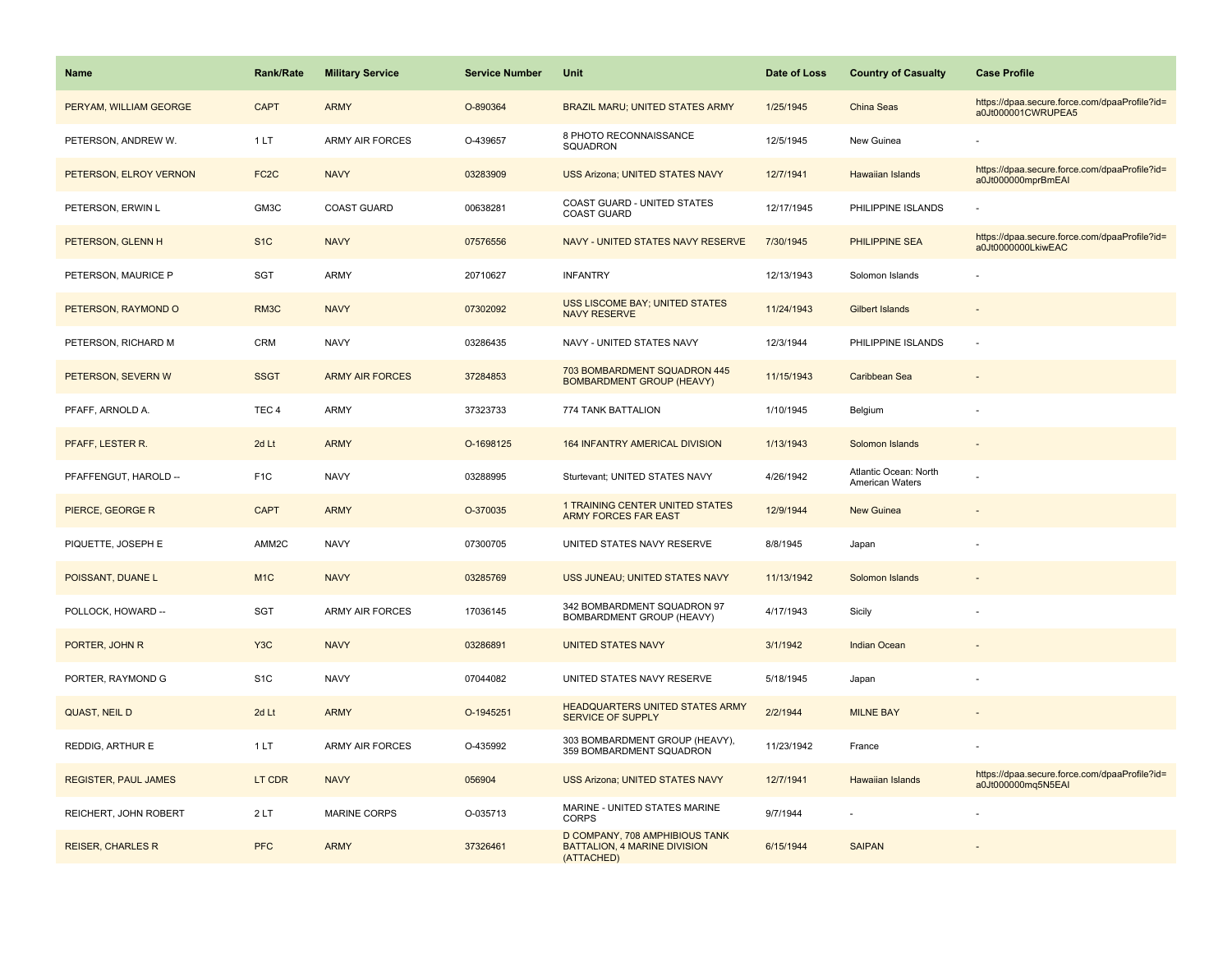| <b>Name</b>               | <b>Rank/Rate</b>  | <b>Military Service</b> | <b>Service Number</b> | Unit                                                                    | Date of Loss | <b>Country of Casualty</b>       | <b>Case Profile</b>                                                 |
|---------------------------|-------------------|-------------------------|-----------------------|-------------------------------------------------------------------------|--------------|----------------------------------|---------------------------------------------------------------------|
| REITZ, ELMER L            | CAPT              | <b>ARMY</b>             | O-1110210             | ARMY - 207 ENGINEERS COMBAT<br><b>BATTALION</b>                         | 6/19/1944    | <b>ENGLISH CHANNEL</b>           | $\sim$                                                              |
| RHINE, ORVILLE D          | S <sub>1</sub> C  | <b>NAVY</b>             | 03290154              | <b>UNITED STATES NAVY</b>                                               | 3/29/1943    | North Atlantic Ocean             | $\sim$                                                              |
| RISAN, ALVIN WILLIE       | MM1C              | <b>NAVY</b>             | 03285217              | USS QUINCY; UNITED STATES NAVY                                          | 8/9/1942     | Solomon Islands                  |                                                                     |
| RIST, ROBERT P.           | 1LT               | <b>ARMY AIR FORCES</b>  | O-730612              | 339 FIGHTER SQUADRON 347 FIGHTER<br><b>GROUP</b>                        | 2/13/1943    | Solomon Islands                  |                                                                     |
| ROBINSON, CLAUDE J        | S <sub>1</sub> C  | <b>NAVY</b>             | 06388638              | UNITED STATES NAVY RESERVE                                              | 3/9/1943     | North Atlantic Ocean             |                                                                     |
| ROBINSON, EARL R          | S SGT             | <b>ARMY AIR FORCES</b>  | 37094335              | 548 BOMBARDMENT SQUADRON 385<br><b>BOMBARDMENT GROUP (HEAVY)</b>        | 11/29/1943   | North Sea or Tyrrhenian<br>Sea   |                                                                     |
| ROESNER, LAWRENCE E       | <b>PVT</b>        | <b>ARMY</b>             | 19056245              | ARISAN MARU; 31 INFANTRY REGIMENT                                       | 10/24/1944   | China Seas                       |                                                                     |
| ROSE, PAUL RAYMOND        | MM <sub>1C</sub>  | <b>NAVY</b>             | 03283781              | <b>UNITED STATES NAVY</b>                                               | 6/6/1942     | Midway Island                    |                                                                     |
| ROSENCRANS, MAX L         | <b>PFC</b>        | ARMY                    | 37545060              | 168 INFANTRY 34 DIVISION                                                | 1/26/1945    | Italy                            |                                                                     |
| ROTH, EGBERT A            | <b>CDR</b>        | <b>NAVY</b>             | O-062523              | ARISAN MARU; UNITED STATES NAVY                                         | 10/24/1944   | Central/South Pacific<br>Theater |                                                                     |
| RUDDY, JAMES R            | MM3C              | <b>NAVY</b>             | 03285629              | USS HOUSTON (CA-30); UNITED STATES<br><b>NAVY</b>                       | 3/1/1942     | Java                             |                                                                     |
| RUDDY, ROBERT J           | <b>CTC</b>        | <b>NAVY</b>             | 03755504              | USS HELENA; UNITED STATES NAVY                                          | 7/6/1943     | Solomon Islands                  |                                                                     |
| RUTHERFORD, JAMES E       | PFC               | <b>ARMY</b>             | 39615352              | HMT Rohna; 853 ENGINEERS BATTALION<br>(AVIATION)                        | 11/26/1943   | Mediterranean Sea                |                                                                     |
| RUTHERFORD, RICHARD L     | <b>PFC</b>        | <b>ARMY</b>             | 37586585              | ARMY - 306 INFANTRY 77 DIVISION                                         | 5/13/1945    | <b>JAPAN/OKINAWA</b>             | $\overline{\phantom{a}}$                                            |
| SAUVAGEAU, DONALD R       | MM3C              | <b>NAVY</b>             | 05547651              | RENO; UNITED STATES NAVY RESERVE                                        | 11/3/1944    | Philippine Sea                   |                                                                     |
| SCHDOWSKI, JOSEPH --      | S <sub>1</sub> C  | <b>NAVY</b>             | 03287574              | USS Arizona; UNITED STATES NAVY                                         | 12/7/1941    | <b>Hawaiian Islands</b>          | https://dpaa.secure.force.com/dpaaProfile?id=<br>a0Jt00000004r14EAA |
| SCHLENKER, OSCAR C        | MM <sub>2</sub> C | <b>NAVY</b>             | 06387928              | COOPER; UNITED STATES NAVY<br><b>RESERVE</b>                            | 12/3/1944    | Philippine Islands               |                                                                     |
| <b>SCHLENZ, ERVIN E</b>   | S <sub>1C</sub>   | <b>NAVY</b>             | 08697351              | UNITED STATES NAVY RESERVE                                              | 3/22/1944    | Solomon Islands                  |                                                                     |
| SCHMIDT, JACK --          | S SGT             | ARMY AIR FORCES         | 19071460              | 319 BOMBARDMENT SQUADRON 90<br>BOMBARDMENT GROUP (HEAVY)                | 7/15/1945    | Philippine Islands               |                                                                     |
| <b>SCHMIDT, NORMAN W</b>  | ARM2C             | <b>NAVY</b>             | 07300091              | UNITED STATES NAVY RESERVE                                              | 11/11/1944   | Central/South Pacific<br>Theater |                                                                     |
| SCHOSSOW, WAYBURN W.      | 1st Lt            | ARMY                    | O-1644266             | 551 SIGNAL AIR WING BATTALION                                           | 5/18/1944    | Solomon Islands                  |                                                                     |
| <b>SCHROEDL, GEORGE S</b> | <b>CPL</b>        | <b>ARMY AIR FORCES</b>  | 06937763              | ARISAN MARU; 93 BOMBARDMENT<br>SQUADRON 19 BOMBARDMENT GROUP<br>(HEAVY) | 10/24/1944   | China Seas                       |                                                                     |
| SCHULTE, EDWARD G         | S <sub>1</sub> C  | <b>NAVY</b>             | 06381063              | USS HELENA; UNITED STATES NAVY<br><b>RESERVE</b>                        | 7/6/1943     | Solomon Islands                  |                                                                     |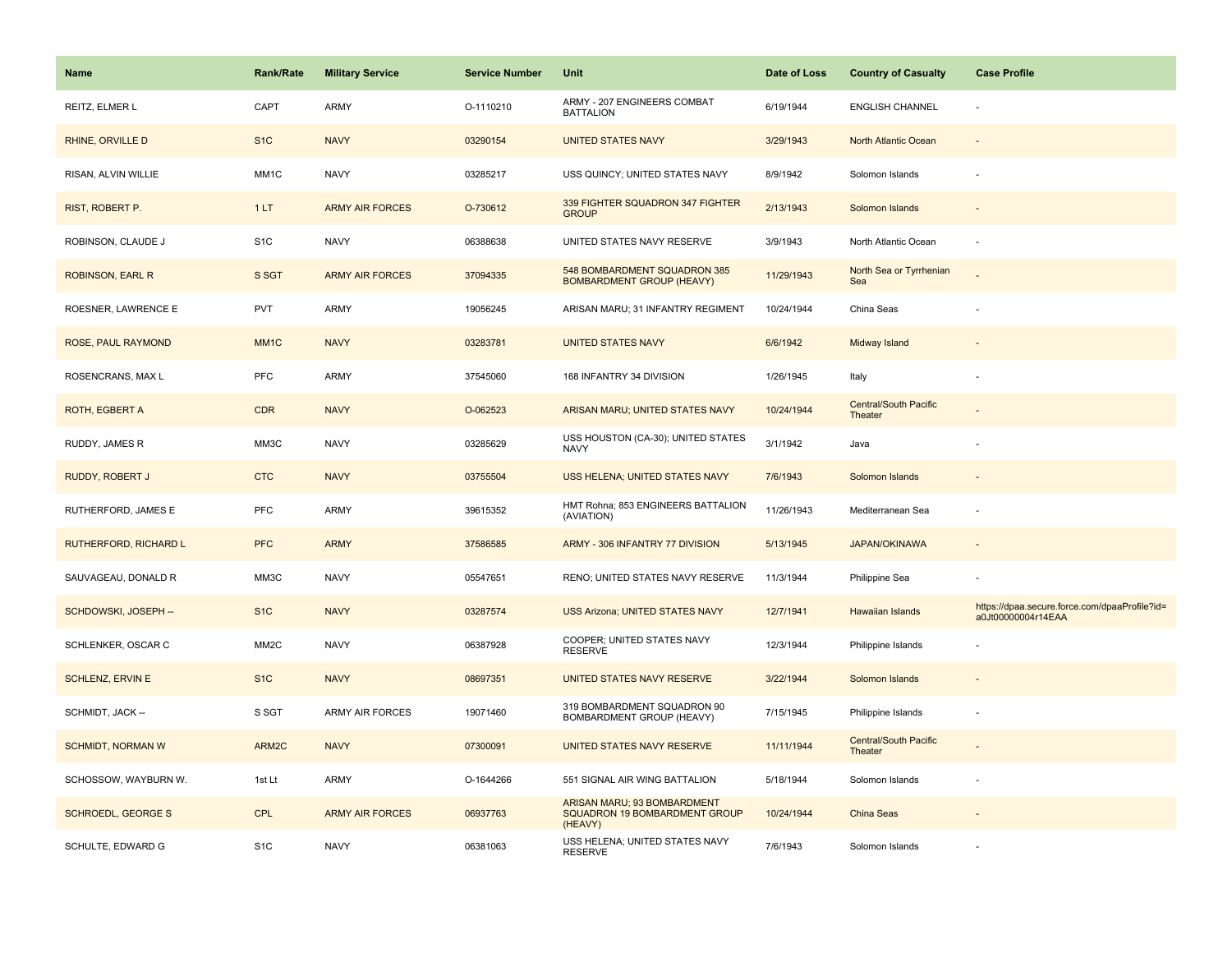| <b>Name</b>                     | <b>Rank/Rate</b>  | <b>Military Service</b> | <b>Service Number</b> | Unit                                                                    | Date of Loss | <b>Country of Casualty</b>              | <b>Case Profile</b>                                                 |
|---------------------------------|-------------------|-------------------------|-----------------------|-------------------------------------------------------------------------|--------------|-----------------------------------------|---------------------------------------------------------------------|
| <b>SCHWARTZ, DAVID E</b>        | S <sub>1</sub> C  | <b>NAVY</b>             | 08716104              | SPENCE; UNITED STATES NAVY                                              | 12/18/1944   | <b>Central/South Pacific</b><br>Theater |                                                                     |
| SCHWARTZ, EDWARD J              | FC <sub>2</sub> C | <b>NAVY</b>             | 03286054              | USS VINCENNES; UNITED STATES NAVY                                       | 8/9/1942     | Solomon Islands                         |                                                                     |
| <b>SCOGGIN, RALPH J</b>         | <b>PFC</b>        | <b>ARMY</b>             | 37565775              | 180 INFANTRY 45 DIVISION                                                | 5/26/1944    | Italy                                   |                                                                     |
| SEELEY, ALDRICH A               | S SGT             | <b>ARMY AIR FORCES</b>  | 17155252              | 401 BOMBARDMENT SQUADRON 91<br>BOMBARDMENT GROUP (HEAVY)                | 3/29/1944    | Germany                                 |                                                                     |
| SELF, ROBERT C                  | S <sub>2</sub> C  | <b>NAVY</b>             | 06390357              | UNITED STATES NAVY RESERVE                                              | 12/13/1942   | <b>Atlantic Ocean</b>                   |                                                                     |
| SELL, WILMAR P                  | AMM3C             | <b>NAVY</b>             | 08630516              | UNITED STATES NAVY                                                      | 2/3/1945     | Formosa                                 |                                                                     |
| <b>SHERVEN, RICHARD STANTON</b> | EM3C              | <b>NAVY</b>             | 03287565              | <b>USS Arizona; UNITED STATES NAVY</b>                                  | 12/7/1941    | <b>Hawaiian Islands</b>                 | https://dpaa.secure.force.com/dpaaProfile?id=<br>a0Jt0000000BSavEAG |
| SIMONS, DONALD E                | 2d Lt             | <b>ARMY AIR FORCES</b>  | O-797194              | 75 BOMBARDMENT SQUADRON 42<br>BOMBARDMENT GROUP (MEDIUM)                | 1/22/1944    | New Britain Island                      |                                                                     |
| <b>SKJONSBY, VERNE L</b>        | <b>CDE</b>        | <b>NAVY</b>             | O-073308              | <b>WAHOO; UNITED STATES NAVY</b>                                        | 11/1/1943    | Sea of Japan                            |                                                                     |
| SLOCUM, LYLE A                  | 1st Lt            | <b>ARMY AIR FORCES</b>  | O-432103              | 36 BOMBARDMENT SQUADRON 28<br>BOMBARDMENT GROUP (HEAVY)                 | 6/4/1942     | Aleutian Islands                        |                                                                     |
| SMITH, DOUGLAS H                | <b>SGT</b>        | <b>ARMY AIR FORCES</b>  | 20744707              | 401 BOMBARDMENT SQUADRON 91<br><b>BOMBARDMENT GROUP (HEAVY)</b>         | 2/26/1943    | North Sea or Tyrrhenian<br>Sea          |                                                                     |
| SMITH, VERDIE E                 | 2d Lt             | <b>ARMY AIR FORCES</b>  | O-722172              | 404 BOMBARDMENT SQUADRON 28<br>BOMBARDMENT GROUP (HEAVY)                | 1/23/1945    | Kurile Islands                          |                                                                     |
| <b>SNYDAL, LARUS T</b>          | S SGT             | <b>ARMY AIR FORCES</b>  | 37291823              | 527 BOMBARDMENT SQUADRON 379<br><b>BOMBARDMENT GROUP (HEAVY)</b>        | 6/11/1943    | North Sea or Tyrrhenian<br>Sea          |                                                                     |
| STAFNEY, ELDRED W.              | S SGT             | <b>ARMY AIR FORCES</b>  | 37281162              | DAISY MAE; 373 BOMBARDMENT<br>SQUADRON 308 BOMBARDMENT<br>GROUP (HEAVY) | 9/15/1943    | French Indochina                        | https://dpaa.secure.force.com/dpaaProfile?id=<br>a0Jt000001nzXfIEAU |
| STECKLER, CLARENCE H            | TEC <sub>5</sub>  | <b>ARMY</b>             | 37322484              | 709 TANK BATTALION                                                      | 12/14/1944   | Germany                                 | https://dpaa.secure.force.com/dpaaProfile?id=<br>a0Jt0000000XfDKEA0 |
| SUNDIN, LAWRENCE D              | <b>LTJG</b>       | <b>NAVY</b>             | O-228891              | SPENCE; UNITED STATES NAVY<br><b>RESERVE</b>                            | 12/18/1944   | Philippine Sea                          |                                                                     |
| SWEENEY, HUBERT P               | 2d Lt             | <b>ARMY</b>             | O-411186              | 592 ENGINEERS SHORE REGIMENT                                            | 2/16/1944    | <b>New Britain Island</b>               |                                                                     |
| SWEHLA, DONALD M                | S <sub>1</sub> C  | <b>NAVY</b>             | 03287635              | Langley; UNITED STATES NAVY                                             | 3/1/1942     | Indian Ocean                            |                                                                     |
| <b>SWENSON, GEORGE A</b>        | S SGT             | <b>ARMY AIR FORCES</b>  | 37307699              | 344 BOMBARDMENT SQUADRON 98<br><b>BOMBARDMENT GROUP (HEAVY)</b>         | 9/3/1943     | <b>Adriatic Sea</b>                     |                                                                     |
| SYGULLA, ALEX G.                | <b>PFC</b>        | <b>ARMY</b>             | 37028297              | 164 INFANTRY AMERICAL DIVISION                                          | 1/13/1943    | Solomon Islands                         |                                                                     |
| <b>TANGNEY, WILLIAM R</b>       | 2d Lt             | <b>ARMY AIR FORCES</b>  | O-814161              | 13 SQUADRON 403 TROOP CARRIER<br><b>GROUP</b>                           | 1/10/1944    | Solomon Islands                         | $\sim$                                                              |
| TAYLOR, WILLIAM B               | <b>LTJG</b>       | <b>NAVY</b>             | O-251001              | UNITED STATES NAVY RESERVE                                              | 10/20/1944   | Netherlands East Indies                 | ×.                                                                  |
| THOMPSON, WILLIAM A             | S SGT             | <b>ARMY AIR FORCES</b>  | 37276255              | 342 BOMBARDMENT SQUADRON 97<br><b>BOMBARDMENT GROUP (HEAVY)</b>         | 4/13/1943    | Mediterranean Sea                       |                                                                     |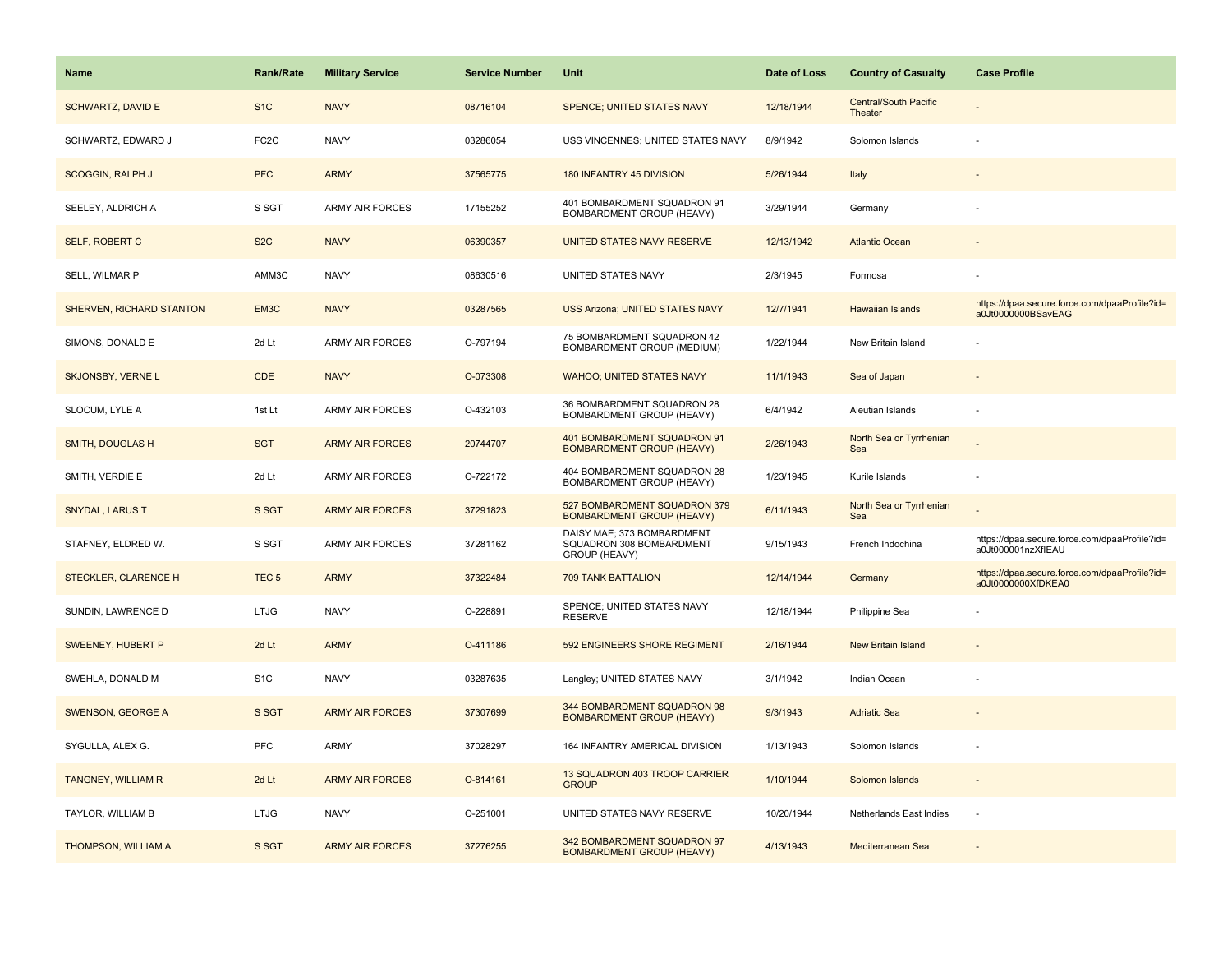| <b>Name</b>                  | <b>Rank/Rate</b>  | <b>Military Service</b> | <b>Service Number</b> | Unit                                                           | Date of Loss | <b>Country of Casualty</b>     | <b>Case Profile</b>                                                 |
|------------------------------|-------------------|-------------------------|-----------------------|----------------------------------------------------------------|--------------|--------------------------------|---------------------------------------------------------------------|
| THORLAKSEN, ARTHUR M         | SC <sub>2</sub> C | <b>NAVY</b>             | 07301701              | NAVY - UNITED STATES NAVY RESERVE                              | 10/25/1944   | PHILIPPINE SEA                 |                                                                     |
| TRENGEN, MORRIS A.           | <b>PFC</b>        | <b>ARMY</b>             | 37579035              | 35 INFANTRY 25 DIVISION                                        | 5/1/1945     | <b>Philippine Islands</b>      |                                                                     |
| TULLY, GEORGE P              | <b>PFC</b>        | <b>ARMY</b>             | 37783497              | 360 STATION HOSPITAL                                           | 12/10/1945   | Philippine Islands             |                                                                     |
| <b>TURNER, LOREN E</b>       | WT <sub>2</sub> C | <b>NAVY</b>             | 03288150              | Warrington; UNITED STATES NAVY                                 | 9/13/1944    | Bermuda                        |                                                                     |
| TWETEN, ERNEST A             | S SGT             | <b>ARMY AIR FORCES</b>  | 37301968              | 579 BOMBARDMENT SQUADRON 392<br>BOMBARDMENT GROUP (HEAVY)      | 10/9/1944    | North Sea or Tyrrhenian<br>Sea |                                                                     |
| UTKE, GORDON A               | Maj               | <b>ARMY</b>             | O-374804              | ORYOKU MARU; 31 INFANTRY<br><b>REGIMENT</b>                    | 12/15/1944   | Philippine Islands             |                                                                     |
| VAN RAY, CLARENCE EDWARD     | 1stLt             | MARINE CORPS            | O-006495              | MARINE - UNITED STATES MARINE<br><b>CORPS</b>                  | 1/26/1945    | Japan                          | https://dpaa.secure.force.com/dpaaProfile?id=<br>a0Jt000001CWRRLEA5 |
| <b>VIVATSON, KRISTJAN T.</b> | S SGT             | <b>ARMY AIR FORCES</b>  | 37291830              | 31 BOMBARDMENT SQUADRON 5<br><b>BOMBARDMENT GROUP (HEAVY)</b>  | 12/4/1943    | Solomon Islands                |                                                                     |
| VOGEL, FRANK ARTHUR          | <b>ENS</b>        | <b>NAVY</b>             | O-314384              | UNITED STATES NAVY RESERVE                                     | 6/19/1944    | English Channel                |                                                                     |
| <b>WAGNER, EUGENE</b>        | F <sub>1C</sub>   | <b>NAVY</b>             | 08705237              | NAVY - UNITED STATES NAVY RESERVE                              | 10/27/1944   | PHILIPPINE ISLANDS             |                                                                     |
| WANNER, CHRISTIAN F          | CPL               | <b>ARMY</b>             | 37551087              | HEADQUARTERS COMPANY FIFTEENTH<br>ARMY                         | 12/28/1944   | English Channel                |                                                                     |
| <b>WASLIEN, HARLEM A</b>     | TEC <sub>4</sub>  | <b>ARMY</b>             | 37277005              | 526 ORDNANCE MAINTENANCE<br><b>COMPANY</b>                     | 6/9/1944     | <b>English Channel</b>         |                                                                     |
| WHITE, ROBERT F              | SK3C              | <b>NAVY</b>             | 03287002              | Edsall; UNITED STATES NAVY                                     | 3/1/1942     | Java                           | https://dpaa.secure.force.com/dpaaProfile?id=<br>a0Jt0000000XepMEAS |
| <b>WHITING, EARL W</b>       | SF <sub>3</sub> C | <b>NAVY</b>             | 03286976              | USS JARVIS; UNITED STATES NAVY                                 | 8/9/1942     | Solomon Islands                |                                                                     |
| WICK, OREN B                 | SGT               | <b>ARMY</b>             | 37081290              | 899 TANK DESTROYER BATTALION                                   | 7/19/1945    | France                         |                                                                     |
| <b>WICKS, FRANCIS O</b>      | WT1C              | <b>NAVY</b>             | 03283719              | <b>Buck; UNITED STATES NAVY</b>                                | 10/9/1943    | North or Tyrrhenian Seas       |                                                                     |
| WILKINSON, JOHN P.           | 1LT               | ARMY AIR FORCES         | O-885324              | 488 BOMBARDMENT SQUADRON 340<br>BOMBARDMENT GROUP (MEDIUM)     | 3/20/1945    | Italy                          |                                                                     |
| <b>WILKINSON, WILLIAM T</b>  | 2d Lt             | <b>ARMY AIR FORCES</b>  | O-699883              | 868 BOMBARDMENT SQUADRON<br>(HEAVY)                            | 11/24/1944   | <b>New Guinea</b>              | https://dpaa.secure.force.com/dpaaProfile?id=<br>a0Jt00000004pAfEAI |
| WILLMAN, JAMES J             | PFC               | <b>ARMY</b>             | 37546750              | ARMY - 194 ORDNANCE BATTALION                                  | 4/23/1944    | <b>NEW GUINEA</b>              |                                                                     |
| <b>WINN, WILLIAM R</b>       | F <sub>2C</sub>   | <b>NAVY</b>             | 07581526              | USS CALHOUN; UNITED STATES NAVY<br><b>RESERVE</b>              | 4/6/1945     | Okinawa                        |                                                                     |
| WOLF, JOSEPH A               | S <sub>2</sub> C  | <b>NAVY</b>             | 06186361              | USS CHICAGO; UNITED STATES NAVY<br><b>RESERVE</b>              | 1/30/1943    | Solomon Islands                |                                                                     |
| <b>WOLFF, ERWIN F</b>        | <b>PVT</b>        | <b>ARMY AIR FORCES</b>  | 06915778              | 12 BOMBARDMENT SQUADRON 25<br><b>BOMBARDMENT GROUP (HEAVY)</b> | 3/16/1941    | <b>Puerto Rico</b>             |                                                                     |
| WOOD, WAYNE LOWELL           | AOM2C             | <b>NAVY</b>             | 6380771               | VT-11, UNITED STATES NAVY RESERVE                              | 6/5/1943     | Solomon Islands                |                                                                     |